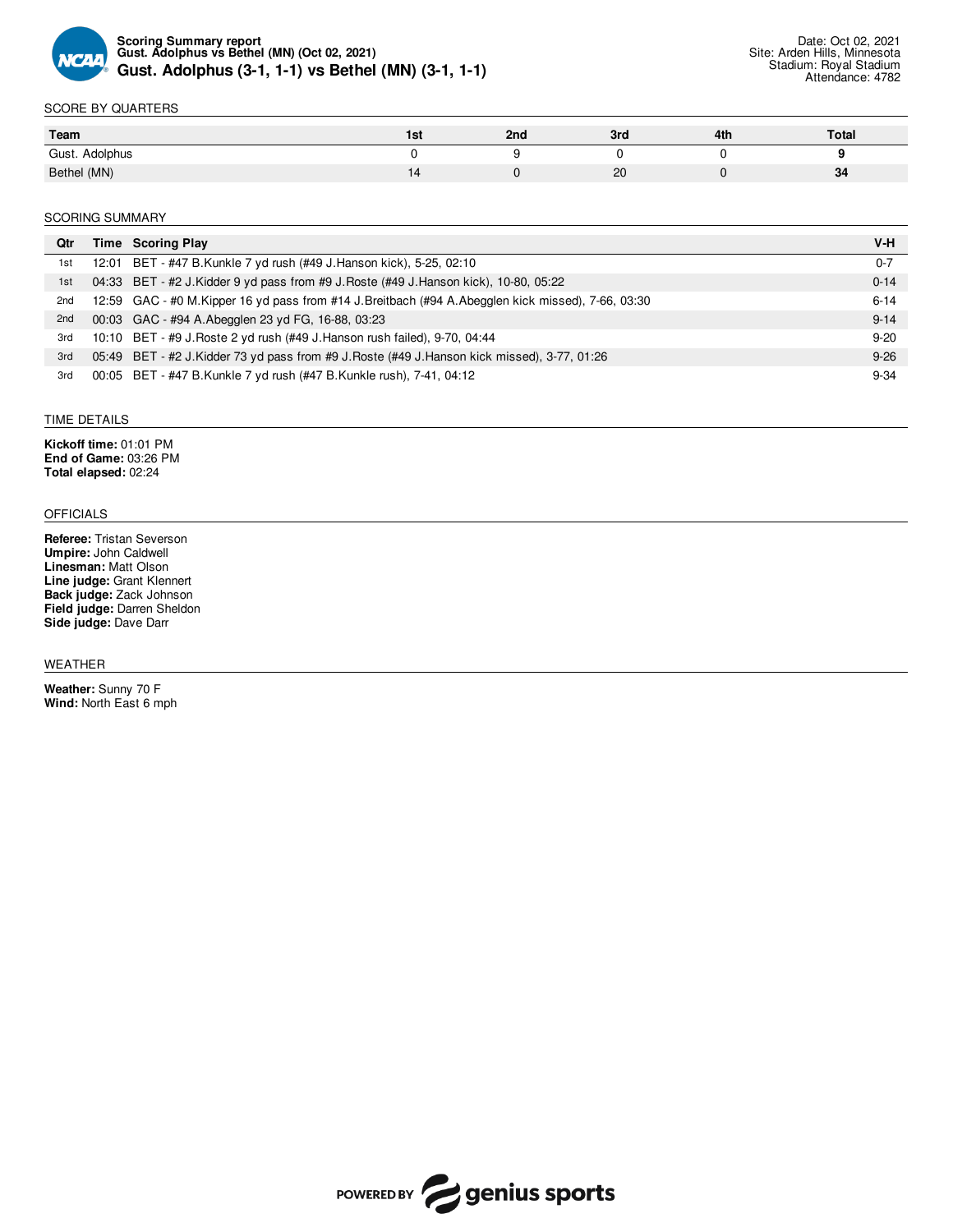

| <b>FULL GAME</b>               | GAC            | <b>BET</b>     |
|--------------------------------|----------------|----------------|
| <b>FIRST DOWNS</b>             | 17             | 16             |
| Rushing                        | $\sqrt{7}$     | $\overline{7}$ |
| Passing                        | 8              | 8              |
| Penalty                        | $\overline{c}$ | $\mathbf{1}$   |
| <b>NET YARDS RUSHING</b>       | 139            | 169            |
| <b>Rushing Attempts</b>        | 37             | 37             |
| Average Per Rush               | 3.8            | 4.6            |
| <b>Rushing Touchdowns</b>      | $\mathbf 0$    | 3              |
| Yards Gained Rushing           | 141            | 177            |
| Yards Lost Rushing             | $\overline{c}$ | 8              |
| <b>NET YARDS PASSING</b>       | 210            | 188            |
| Completions-Attempts-Int       | 15-30-4        | $12 - 17 - 0$  |
| Average Per Attempt            | 7.0            | 11.1           |
| Average Per Completion         | 14.0           | 15.7           |
| Passing Touchdowns             | $\mathbf{1}$   | $\mathbf{2}$   |
| <b>TOTAL OFFENSE YARDS</b>     | 349            | 357            |
| Total offense plays            | 67             | 54             |
| Average Gain Per Play          | 5.2            | 6.6            |
| Fumbles: Number-Lost           | $1 - 1$        | $0-0$          |
| Penalties: Number-Yards        | $2 - 10$       | $4 - 35$       |
| <b>PUNTS-YARDS</b>             | $2 - 97$       | $4 - 158$      |
| Average Yards Per Punt         | 48.5           | 39.5           |
| Net Yards Per Punt             | 38.5           | 38.8           |
| Inside 20                      | $\pmb{0}$      | $\overline{4}$ |
| 50+ Yards                      | $\mathbf{1}$   | $\mathbf{1}$   |
| Touchbacks                     | $\mathbf{1}$   | $\mathbf 0$    |
| Fair catch                     | $\mathbf 0$    | 0              |
| KICKOFF-YARDS                  | $3 - 132$      | 6-330          |
| Average Yards Per Kickoff      | 44.0           | 55.0           |
| Net Yards Per Kickoff          | 31.7           | 35.2           |
| Touchbacks                     | $\pmb{0}$      | 0              |
| Fair Catch Yards               | $\mathbf{0}$   | $\mathbf 0$    |
| Punt returns: Number-Yards-TD  | $1 - 3 - 0$    | $0 - 0 - 0$    |
| Average Per Return             | 3.0            | 0.0            |
| Kickoff returns: Number-Yds-TD | $5 - 85 - 0$   | $3 - 37 - 0$   |
| Average Per Return             | 17.0           | 12.3           |
| Interceptions: Number-Yds-TD   | $0 - 0 - 0$    | $4 - 29 - 0$   |
| Fumble Returns: Number-Yds-TD  | $0 - 0 - 0$    | $0 - 0 - 0$    |
| Miscellaneous Yards            | 0              | 0              |
| Possession Time                | 28:56          | 31:04          |
| 1st Quarter                    | 05:58          | 09:02          |
| 2nd Quarter                    | 08:56          | 06:04          |
| 3rd Quarter                    | 04:32          | 10:28          |
| 4th Quarter                    | 09:30          | 05:30          |
| Third-Down Conversions         | $7 - 13$       | $6 - 11$       |
| Fourth-Down Conversions        | $1 - 3$        | $0 - 1$        |
| Red-Zone Scores-Chances        | $2 - 2$        | $4 - 4$        |
| Touchdowns                     | $1 - 2$        | $4 - 4$        |
| Field goals                    | $1 - 2$        | $0 - 4$        |
| Sacks By: Number-Yards         | $0-0$          | $0-0$          |
| PAT Kicks                      | $0 - 1$        | $2 - 3$        |
| <b>Field Goals</b>             | $1 - 1$        | $0-0$          |
| Points off Turnover            | $\pmb{0}$      | 15             |

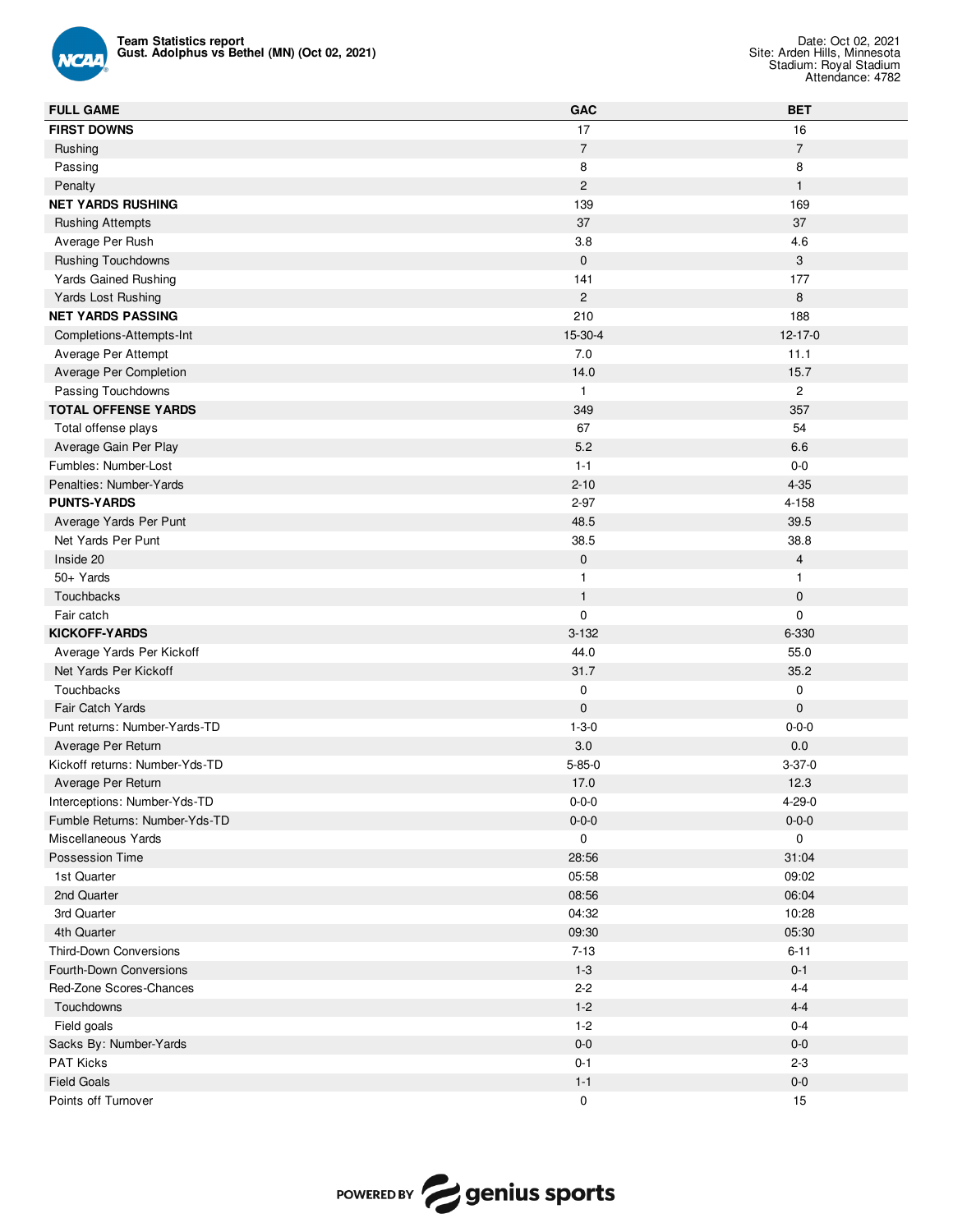

# FULL GAME

# **GUST. ADOLPHUS**

| <b>RUSHING</b> |         | No. |             | Gain Loss Net |     | TD          | Lg | Avg         |
|----------------|---------|-----|-------------|---------------|-----|-------------|----|-------------|
| David Peal     |         | 16  | 57          | $\Omega$      | 57  | 0           | 9  | 3.6         |
| Jake Breitbach |         | 10  | 38          | $\Omega$      | 38  | $\Omega$    | 9  | 3.8         |
| Dalton Thelen  |         | 7   | 28          | 2             | 26  | $\Omega$    | 9  | 3.7         |
| Rohee Konde    |         | 4   | 18          | 0             | 18  | $\Omega$    | 8  | 4.5         |
| Totals:        |         | 37  | 141         | 2             | 139 | 0           | 9  | 3.8         |
| <b>PASSING</b> |         |     | C-A-I       | Yds           | TD  | Long        |    | Sack        |
| Jake Breitbach |         |     | 15-28-4     | 210           | 1   | 46          |    | 0           |
| <b>TEAM</b>    |         |     | $0 - 2 - 0$ | 0             | 0   | $\mathbf 0$ |    | $\mathbf 0$ |
|                | Totals: |     | 15-30-4     | 210           | 1   | 46          |    | 0           |

| <b>RECEIVING</b>      | TAR            | No. | Yards YAC TD |      |          | Long |
|-----------------------|----------------|-----|--------------|------|----------|------|
| <b>Matthew Kipper</b> | 10             |     | 113          | 51   |          | 46   |
| Dalton Thelen         | 8              | 6   | 68           | 29   | $\Omega$ | 31   |
| <b>Ethan Sindelir</b> | 3              |     | 19           | 12   | $\Omega$ | 19   |
| Carter Kopet          | $\overline{c}$ |     | 10           | 1    | $\Omega$ | 10   |
| Totals:               | 23             | 15  | 210          | 93   | 1        | 46   |
| <b>PUNTING</b>        | No.            | Yds | Avg          | Long | In20     | ΤВ   |
| Totals:               | 2              | 97  | 48.5         | 54   | 0        |      |

| <b>RETURNS</b>     | Punt |     |          |    | <b>Kickoff</b> |    |           | Intercept |    |
|--------------------|------|-----|----------|----|----------------|----|-----------|-----------|----|
|                    | No   | Yds | Lg       | No | Yds            | Lg | <b>No</b> | Yds       | La |
| Quintin Morris     |      | 3   | 3        | 0  | 0              | 0  | 0         | 0         | 0  |
| <b>Brady Essig</b> |      | 0   | $\Omega$ |    | 20             | 20 | 0         |           | 0  |
| Dalton Thelen      | 0    | 0   | 0        | 4  | 65             | 18 | 0         | 0         |    |
| Totals:            |      | 3   | 3        | 5  | 85             | 20 | 0         | 0         | 0  |

| <b>FIELD GOALS</b>    | Qtr             | <b>Time</b> |    | <b>Dist</b> |          | Result |
|-----------------------|-----------------|-------------|----|-------------|----------|--------|
| Andrew Abegglen       | 2 <sub>nd</sub> | 00:03       |    | 23          |          | GOOD   |
| <b>KICKOFFS</b>       | No.             | Yards       |    | Ava         | ΤВ       | OВ     |
| Andrew Abegglen       | 2               | 76          |    | 38.0        | 0        | 0      |
| <b>ALL-PURPOSE</b>    | <b>Rush</b>     | Rcv         | KR | <b>PR</b>   | IR       | Total  |
| Dalton Thelen         | 26              | 68          | 65 | 0           | 0        | 159    |
| <b>Matthew Kipper</b> | $\Omega$        | 113         | 0  | $\Omega$    | $\Omega$ | 113    |
| David Peal            | 57              | O           | 0  | $\Omega$    | 0        | 57     |
| Jake Breitbach        | 38              | $\Omega$    | 0  | 0           | $\Omega$ | 38     |

FUMBLES

Gust. Adolphus - David Peal 1-1

Bethel (MN) - None

## **BETHEL (MN)**

| <b>RUSHING</b>        |           |         | No.        |               | Gain |            | Loss           | Net            | TD         |           | Lg             |        | Avg         |
|-----------------------|-----------|---------|------------|---------------|------|------------|----------------|----------------|------------|-----------|----------------|--------|-------------|
| <b>Bryce Kunkle</b>   |           |         | 14         |               | 72   |            | 0              | 72             |            | 2         | 12             |        | 5.1         |
| Sid Boros             |           |         | 12         |               | 70   |            | 4              | 66             |            | $\Omega$  | 28             |        | 5.5         |
| Jaran Roste           |           |         | 11         |               | 35   |            | 4              | 31             |            | 1         | 9              |        | 2.8         |
|                       | Totals:   |         | 37         |               | 177  |            | 8              | 169            |            | 3         | 28             |        | 4.6         |
|                       |           |         |            |               |      |            |                |                |            |           |                |        |             |
| <b>PASSING</b>        |           |         |            | C-A-I         |      |            | Yds            | TD             |            | Long      |                |        | <b>Sack</b> |
| Jaran Roste           |           |         |            | $11 - 15 - 0$ |      |            | 185            | 2              |            | 73        |                |        | 0           |
| Aaron Ellingson       |           |         |            | $0 - 1 - 0$   |      |            | 0              | 0              |            | 0         |                |        | 0           |
| <b>Bryce Kunkle</b>   |           |         |            | $1 - 1 - 0$   |      |            | 3              | 0              |            | 3         |                |        | 0           |
|                       |           | Totals: |            | 12-17-0       |      |            | 188            | $\overline{2}$ |            | 73        |                |        | 0           |
| <b>RECEIVING</b>      |           |         | <b>TAR</b> |               | No.  |            | Yards          |                | <b>YAC</b> |           | <b>TD</b>      |        | Long        |
| <b>Micah Niewald</b>  |           |         | 7          |               | 5    |            | 68             |                | 36         |           | 0              |        | 22          |
| Joey Kidder           |           |         | 6          |               | 4    |            | 102            |                | 65         |           | 2              |        | 73          |
| Aaron Ellingson       |           |         | 3          |               | 2    |            | 15             |                | 9          |           | 0              |        | 10          |
| <b>Bryce Kunkle</b>   |           |         | 1          |               | 1    |            | 3              |                | 7          |           | 0              |        | 3           |
|                       |           | Totals: | 17         |               | 12   |            | 188            |                | 117        |           | $\overline{2}$ |        | 73          |
| <b>PUNTING</b>        |           |         | No.        |               | Yds  |            | Avg            |                | Long       |           | ln20           |        | ΤВ          |
| Jaran Roste           |           |         | 2          |               | 71   |            | 35.5           |                | 44         |           | 2              |        | 0           |
|                       |           | Totals: | 4          |               | 158  |            | 39.5           |                | 58         |           | 4              |        | 0           |
| <b>RETURNS</b>        |           | Punt    |            |               |      |            | <b>Kickoff</b> |                |            |           | Intercept      |        |             |
|                       | <b>No</b> | Yds     |            | Lg            | No   |            | Yds            | Lg             |            | <b>No</b> | Yds            |        | Lg          |
| <b>Riley Gritz</b>    | 0         | 0       |            | 0             | 1    |            | 16             | 16             |            | 0         | 0              |        | 0           |
| Kolin Baier           | 0         | 0       |            | 0             | 1    |            | 0              | 0              |            | 0         | 0              |        | 0           |
| <b>Tavian Swanson</b> | 0         | 0       |            | 0             | 1    |            | 21             | 21             |            | 1         | 24             |        | 24          |
| Nate Farm             | 0         | 0       |            | 0             | 0    |            | 0              | 0              |            | 2         | 0              |        | 0           |
| Kamari Durmas         | 0         | 0       |            | 0             | 0    |            | 0              | 0              |            | 1         | 5              |        | 5           |
| Totals:               | 0         | 0       |            | 0             | 3    |            | 37             | 21             |            | 4         | 29             |        | 24          |
| <b>FIELD GOALS</b>    |           |         |            | Qtr           |      | Time       |                | <b>Dist</b>    |            |           |                | Result |             |
|                       |           |         |            |               |      |            |                |                |            |           |                |        |             |
| <b>KICKOFFS</b>       |           |         | No.        |               |      | Yards      |                | Avg            |            |           | ТB             |        | OВ          |
| Jack Hanson           |           |         | 6          |               |      | 330        |                | 55.0           |            |           | 0              |        | 1           |
| <b>ALL-PURPOSE</b>    |           |         |            | Rush          |      | <b>Rcv</b> | ΚR             |                | PR         |           | IR             |        | Total       |
| Joey Kidder           |           |         |            | 0             |      | 102        | 0              |                | 0          |           | 0              |        | 102         |
| <b>Bryce Kunkle</b>   |           |         |            | 72            |      | 3          | 0              |                | 0          |           | $\Omega$       |        | 75          |

Micah Niewald 0 68 0 0 0 68 Sid Boros 66 0 0 0 0 66

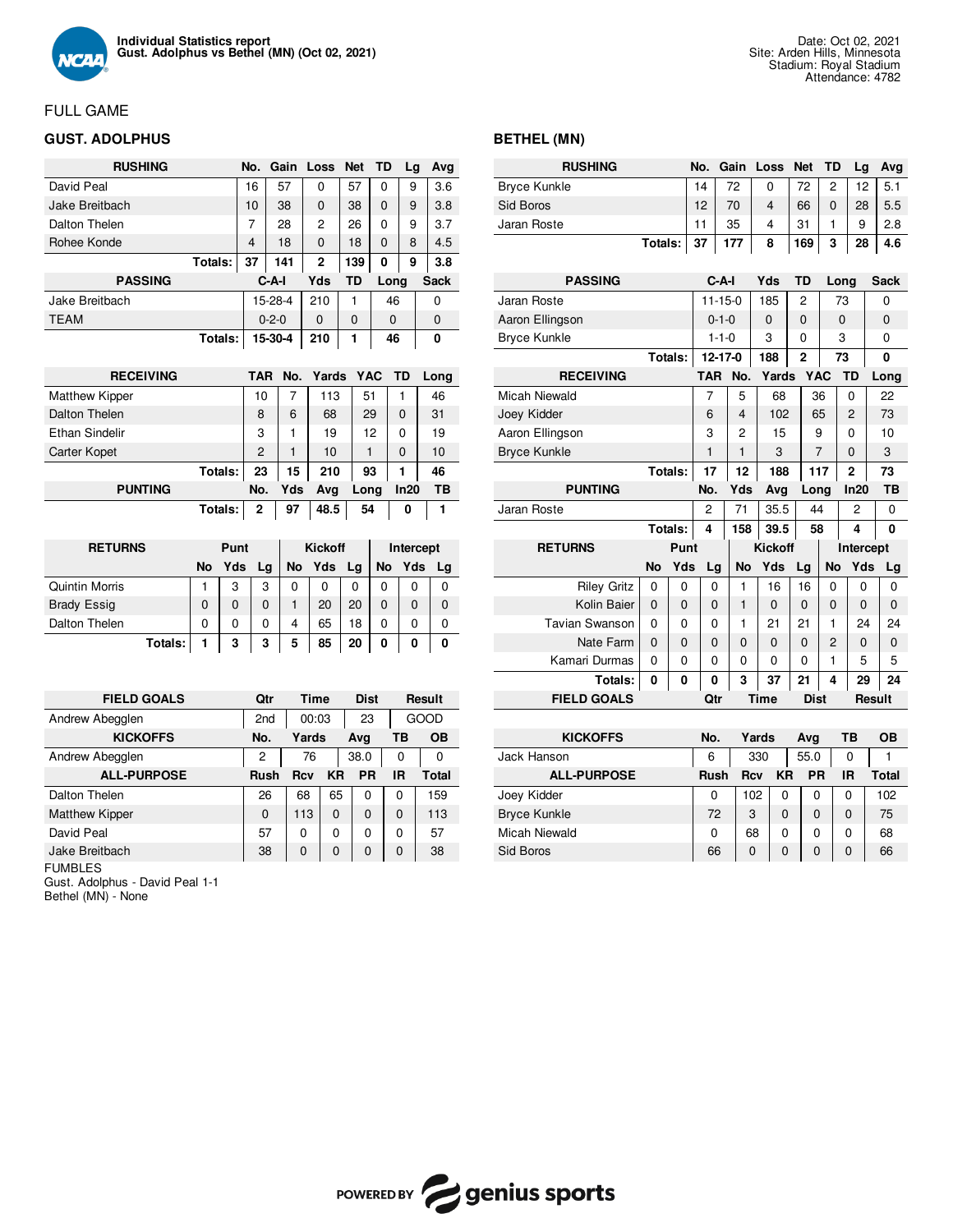

# FULL GAME **GUST. ADOLPHUS**

| #            | Name                    |               | Solo           | Ast            | <b>Total</b>   | Sacks-Yds | <b>TFL-Yds</b> | FF           | FR-Yds | Int-Yds | <b>BrUp</b>  | <b>Blks</b>  | QBH          |
|--------------|-------------------------|---------------|----------------|----------------|----------------|-----------|----------------|--------------|--------|---------|--------------|--------------|--------------|
| 16           | Zachary Jakes           |               | 4              | $\overline{7}$ | 11             | $0.0 - 0$ | $2.0 - 4$      | $\mathbf 0$  | $0-0$  | $0-0$   | $\Omega$     | $\Omega$     | $\Omega$     |
|              | 36 Austin Fest          |               | 5              | 5              | 10             | $0.0 - 0$ | $0.5 - 2$      | $\mathbf{0}$ | $0-0$  | $0-0$   | $\mathbf{0}$ | $\mathbf{0}$ | $\mathbf{0}$ |
|              | <b>Isaak Knutson</b>    |               | 4              | 4              | 8              | $0.0 - 0$ | $1.5 - 2$      | $\mathbf 0$  | $0-0$  | $0-0$   | $\mathbf 0$  | $\mathbf 0$  | $\mathbf 0$  |
| 33           | <b>Ezekiel Sundberg</b> |               | 3              | $\overline{2}$ | 5              | $0.0 - 0$ | $0.0 - 0$      | $\mathbf{0}$ | $0-0$  | $0-0$   | 1            | $\Omega$     | $\Omega$     |
|              | <b>Andrew Bradley</b>   |               | $\overline{2}$ | 3              | 5              | $0.0 - 0$ | $0.0 - 0$      | $\mathbf 0$  | $0-0$  | $0-0$   | $\mathbf 0$  | $\mathbf 0$  | $\mathbf 0$  |
| 51           | Carson Dekam            |               | 3              |                | $\overline{4}$ | $0.0 - 0$ | $0.0 - 0$      | $\mathbf{0}$ | $0-0$  | $0 - 0$ | $\mathbf{0}$ | $\mathbf{0}$ | $\mathbf{0}$ |
|              | 54 Ian McEachran        |               |                |                | $\overline{c}$ | $0.0 - 0$ | $0.0 - 0$      | 0            | $0-0$  | $0 - 0$ | 0            | 0            | $\Omega$     |
|              | Nicolas Negron          |               |                |                | 2              | $0.0 - 0$ | $0.0 - 0$      | $\mathbf{0}$ | $0-0$  | $0-0$   | $\mathbf{0}$ | $\mathbf{0}$ | $\mathbf{0}$ |
|              | 54 Sam Jones            |               |                |                | $\overline{c}$ | $0.0 - 0$ | $0.0 - 0$      | 0            | $0-0$  | $0-0$   | 0            | $\mathbf 0$  | $\mathbf{0}$ |
| $\mathbf{2}$ | David Peal              |               |                | $\mathbf{0}$   | $\mathbf{1}$   | $0.0 - 0$ | $0.0 - 0$      | $\mathbf{0}$ | $0-0$  | $0-0$   | $\mathbf{0}$ | $\mathbf{0}$ | $\mathbf{0}$ |
| 56           | <b>Tyler Maas</b>       |               |                | $\mathbf 0$    |                | $0.0 - 0$ | $0.0 - 0$      | 0            | 0-0    | $0-0$   | $\mathbf 0$  | $\mathbf 0$  | $\Omega$     |
| 9            | <b>Charlie Barnick</b>  |               |                | $\mathbf{0}$   | $\mathbf{1}$   | $0.0 - 0$ | $0.0 - 0$      | $\mathbf{0}$ | $0-0$  | $0-0$   | $\mathbf{0}$ | $\mathbf 0$  | $\mathbf{0}$ |
| 21           | <b>William Hawkins</b>  |               |                | $\Omega$       |                | $0.0 - 0$ | $0.0 - 0$      | $\mathbf 0$  | $0-0$  | $0-0$   | $\mathbf 0$  | $\mathbf 0$  | $\Omega$     |
|              | Kaleb Scott             |               |                | $\mathbf{0}$   | $\mathbf{1}$   | $0.0 - 0$ | $0.0 - 0$      | $\mathbf{0}$ | $0-0$  | $0-0$   | $\mathbf{0}$ | $\mathbf{0}$ | $\mathbf{0}$ |
|              | <b>Matthew Kipper</b>   |               |                | $\Omega$       |                | $0.0 - 0$ | $0.0 - 0$      | $\mathbf 0$  | $0-0$  | $0-0$   | 0            | $\mathbf 0$  | $\mathbf 0$  |
| 35           | Peyton Churchward       |               |                | $\mathbf{0}$   | $\mathbf{1}$   | $0.0 - 0$ | $0.0 - 0$      | $\mathbf{0}$ | $0-0$  | $0-0$   | $\mathbf{0}$ | $\mathbf{0}$ | $\mathbf{0}$ |
| 95           | Javier Gratacos         |               |                | 0              |                | $0.0 - 0$ | $0.0 - 0$      | 0            | $0-0$  | $0-0$   | 0            | 0            | $\mathbf 0$  |
| 29           | Dalton Thelen           |               |                | $\mathbf{0}$   | $\mathbf 1$    | $0.0 - 0$ | $0.0 - 0$      | $\mathbf{0}$ | $0-0$  | $0-0$   | $\mathbf{0}$ | $\mathbf{0}$ | $\mathbf{0}$ |
| 10           | Nathan Schroepfer       |               | 0              |                |                | $0.0 - 0$ | $0.0 - 0$      | $\mathbf 0$  | $0-0$  | $0 - 0$ | 0            | $\mathbf 0$  | 0            |
| 3            | <b>Isaiah Chambers</b>  |               | $\mathbf{0}$   | $\mathbf{0}$   | $\mathbf{0}$   | $0.0 - 0$ | $0.0 - 0$      | $\mathbf{0}$ | $0-0$  | $0-0$   | 1            | $\mathbf{0}$ | $\mathbf{0}$ |
|              |                         | <b>Totals</b> | 33             | 26             | 59             | $0.0 - 0$ | $4.0 - 8$      | 0            | $0-0$  | $0-0$   | 2            | 0            | 0            |

## **BETHEL (MN)**

| #            | Name                   | Solo           | Ast            | <b>Total</b>   | Sacks-Yds | <b>TFL-Yds</b> | <b>FF</b>    | FR-Yds  | Int-Yds  | <b>BrUp</b>    | <b>Blks</b>  | QBH            |
|--------------|------------------------|----------------|----------------|----------------|-----------|----------------|--------------|---------|----------|----------------|--------------|----------------|
| 21           | Nate Farm              | 5              | $\overline{2}$ | $\overline{7}$ | $0.0 - 0$ | $0.0 - 0$      | 0            | $0 - 0$ | $2 - 0$  | $\mathbf 0$    | 0            | 0              |
| 25           | Thomas Wurdemann       | 5              | $\mathbf{1}$   | 6              | $0.0 - 0$ | $1.0 - 1$      | $\mathbf{1}$ | $0 - 0$ | $0-0$    | $\mathbf{0}$   | $\mathbf{0}$ | $\mathbf{1}$   |
| 4            | Drew Libbon            | $\overline{c}$ | 4              | 6              | $0.0 - 0$ | $0.0 - 0$      | 0            | $0 - 0$ | $0-0$    | $\mathbf 0$    | 0            | $\mathbf 0$    |
| 8            | <b>Matt Feldick</b>    | 5              | $\mathbf{0}$   | 5              | $0.0 - 0$ | $0.0 - 0$      | $\mathbf{0}$ | $0 - 0$ | $0-0$    | 0              | $\mathbf 0$  | $\mathbf{0}$   |
| 20           | Bronson Pe'a           | 4              | $\Omega$       | 4              | $0.0 - 0$ | $1.0 - 1$      | $\mathbf 0$  | $0 - 0$ | $0-0$    | $\mathbf 0$    | 0            | $\mathbf 0$    |
| $\mathbf{2}$ | Kamari Durmas          | 3              | $\mathbf{1}$   | 4              | $0.0 - 0$ | $0.0 - 0$      | $\mathbf{0}$ | $0 - 0$ | $1-5$    | $\mathbf{0}$   | $\mathbf 0$  | $\mathbf 0$    |
| 66           | Aidan Thomas           | 3              | $\Omega$       | 3              | $0.0 - 0$ | $0.0 - 0$      | $\mathbf 0$  | $0 - 0$ | $0-0$    | $\mathbf 0$    | 0            | 1              |
| 3            | <b>Judson Williams</b> | 3              | $\Omega$       | 3              | $0.0 - 0$ | $0.0 - 0$      | $\mathbf 0$  | $0 - 0$ | $0-0$    | $\mathbf 0$    | $\mathbf 0$  | $\mathbf 0$    |
| 16           | <b>Collin Curtis</b>   | $\overline{2}$ | $\mathbf{1}$   | 3              | $0.0 - 0$ | $0.0 - 0$      | $\mathbf 0$  | $0 - 0$ | $0-0$    | $\mathbf 0$    | $\mathbf 0$  | $\Omega$       |
|              | 50 Michael Judd        | 2              | $\mathbf{0}$   | $\overline{2}$ | $0.0 - 0$ | $0.0 - 0$      | $\mathbf{0}$ | $0 - 0$ | $0-0$    | $\mathbf{0}$   | $\mathbf{0}$ | $\overline{2}$ |
| 9            | Danny Kulus            | $\overline{c}$ | $\mathbf 0$    | 2              | $0.0 - 0$ | $0.0 - 0$      | $\mathbf 0$  | $0 - 0$ | $0-0$    | $\mathbf 0$    | $\mathbf 0$  | $\mathbf 0$    |
| 6            | Nathaniel Hanson       | $\mathbf{1}$   | $\mathbf{1}$   | 2              | $0.0 - 0$ | $0.0 - 0$      | $\mathbf 0$  | $0-0$   | $0-0$    | $\mathbf{0}$   | $\mathbf{0}$ | $\mathbf{0}$   |
| 23           | <b>Tavian Swanson</b>  | $\overline{1}$ | $\mathbf{1}$   | $\overline{c}$ | $0.0 - 0$ | $0.0 - 0$      | $\mathbf 0$  | $1 - 0$ | $1 - 24$ | $\overline{2}$ | $\mathbf 0$  | $\mathbf 0$    |
| 34           | Kolin Baier            | $\mathbf{1}$   | $\mathbf{1}$   | $\overline{2}$ | $0.0 - 0$ | $0.0 - 0$      | $\mathbf{0}$ | $0 - 0$ | $0-0$    | $\mathbf{0}$   | $\mathbf{0}$ | $\mathbf{0}$   |
| 41           | Eric Fouquette         | $\mathbf 1$    | $\mathbf 0$    | 1              | $0.0 - 0$ | $0.0 - 0$      | $\mathbf 0$  | $0 - 0$ | $0-0$    | $\mathbf 0$    | $\mathbf 0$  | $\mathbf 0$    |
| 19           | Brayden Finkbeiner     | $\mathbf{1}$   | $\mathbf{0}$   | $\mathbf{1}$   | $0.0 - 0$ | $0.0 - 0$      | 0            | $0 - 0$ | $0-0$    | $\mathbf 0$    | 0            | $\mathbf 0$    |
| 39           | <b>Fisher Marberg</b>  | $\overline{1}$ | $\Omega$       | $\mathbf{1}$   | $0.0 - 0$ | $0.0 - 0$      | 0            | $0 - 0$ | $0-0$    | $\mathbf 0$    | 0            | $\mathbf 0$    |
|              | 44 Jacob Holmen        | $\mathbf{1}$   | $\mathbf{0}$   | $\mathbf{1}$   | $0.0 - 0$ | $0.0 - 0$      | $\mathbf{0}$ | $0 - 0$ | $0-0$    | $\mathbf 0$    | $\mathbf 0$  | 0              |
|              | Joey Kidder            | $\mathbf{1}$   | $\mathbf 0$    | $\mathbf{1}$   | $0.0 - 0$ | $0.0 - 0$      | 0            | $0-0$   | $0-0$    | $\mathbf 0$    | 0            | $\mathbf 0$    |
| 64           | Kolja Thielmann        | $\mathbf{1}$   | $\mathbf 0$    | $\mathbf{1}$   | $0.0 - 0$ | $0.0 - 0$      | $\mathbf 0$  | $0 - 0$ | $0-0$    | 0              | $\mathbf 0$  | $\mathbf 0$    |
| 98           | Gabe Pearson           | 1              | $\mathbf 0$    | $\mathbf{1}$   | $0.0 - 0$ | $0.0 - 0$      | $\mathbf 0$  | $0 - 0$ | $0-0$    | $\mathbf 0$    | $\mathbf 0$  | $\mathbf 0$    |
| 31           | Cort Doyle             | $\Omega$       | $\mathbf{1}$   | $\mathbf{1}$   | $0.0 - 0$ | $0.0 - 0$      | $\mathbf 0$  | $0 - 0$ | $0-0$    | $\mathbf 0$    | $\mathbf 0$  | $\mathbf 0$    |
| 94           | <b>Merrick Stacy</b>   | $\Omega$       | $\mathbf{1}$   | $\mathbf{1}$   | $0.0 - 0$ | $0.0 - 0$      | 0            | $0 - 0$ | $0-0$    | 0              | 0            | 0              |
|              | 62 Evan Braesch        | $\Omega$       | $\Omega$       | $\mathbf{0}$   | $0.0 - 0$ | $0.0 - 0$      | 0            | $0-0$   | $0-0$    | $\mathbf 0$    | $\mathbf 0$  | 1              |
|              | <b>Totals</b>          | 46             | 14             | 60             | $0.0 - 0$ | $2.0 - 2$      | 1            | $1 - 0$ | $4 - 29$ | $\overline{2}$ | 0            | 5              |

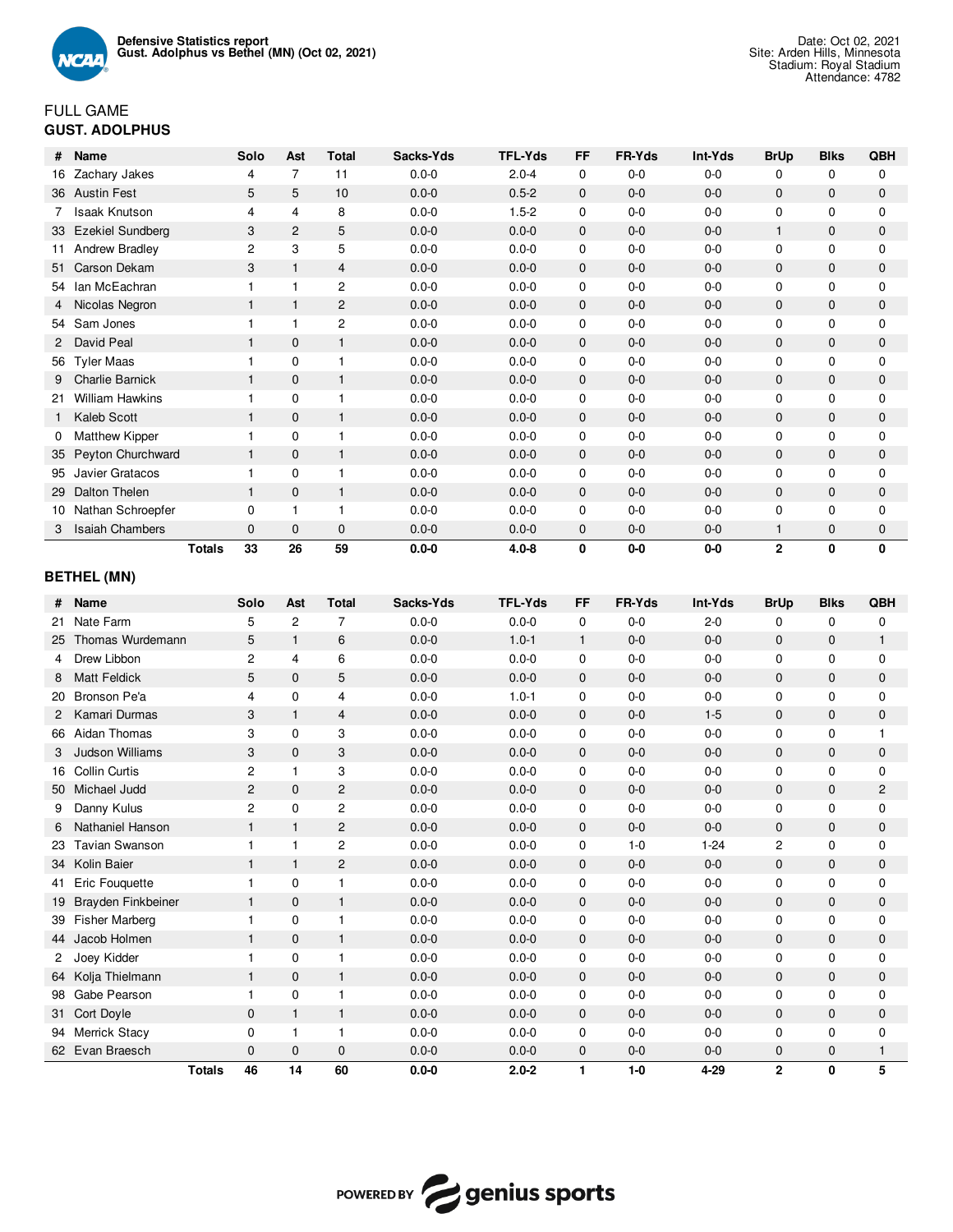

## **GUST. ADOLPHUS**

|                            |     |                   | <b>Drive Started</b> |          |                   |       | <b>Drive Ended</b>        | <b>Consumed</b>          |                                       |
|----------------------------|-----|-------------------|----------------------|----------|-------------------|-------|---------------------------|--------------------------|---------------------------------------|
| Team                       | Qtr | <b>Spot</b>       | Time                 | Obtained | Spot              | Time  | <b>How lost</b>           | PI - Yds                 | <b>TOP</b>                            |
| GAC                        | 1st | GAC35             | 15:00                | Kickoff  | GAC44             | 14:11 | Interception              | $2 - 9$                  | 00:49                                 |
| GAC                        |     | GAC40             | 11:56                | Kickoff  | GAC46             | 09:55 | Punt                      | $3 - 6$                  | 02:01                                 |
| GAC                        |     | GAC27             | 04:27                | Kickoff  | GAC33             | 02:59 | Interception              | $3 - 6$                  | 01:28                                 |
| GAC                        |     | GAC34             | 01:29                | Downs    | BET00             | 12:59 | *TOUCHDOWN                | $7 - 66$                 | 03:30                                 |
| GAC                        | 2nd | GAC03             | 10:44                | Punt     | GAC46             | 07:12 | Fumble                    | $7 - 43$                 | 03:32                                 |
| GAC                        |     | GAC07             | 03:26                | Punt     | BET05             | 00:03 | *FIELD GOAL               | $16 - 88$                | 03:23                                 |
| GAC                        | 3rd | GAC <sub>27</sub> | 10:03                | Kickoff  | BET23             | 07:15 | Downs                     | $6 - 50$                 | 02:48                                 |
| GAC                        |     | GAC <sub>24</sub> | 05:42                | Kickoff  | GAC36             | 04:17 | Interception              | 4 - 12                   | 01:25                                 |
| GAC                        | 4th | GAC <sub>26</sub> | 00:00                | Kickoff  | BET47             | 12:38 | Interception              | $7 - 27$                 | 12:38                                 |
| GAC                        |     | GAC <sub>19</sub> | 10:23                | Punt     | GAC <sub>26</sub> | 08:06 | Punt                      | $3 - 7$                  | 02:17                                 |
| GAC                        |     | GAC <sub>17</sub> | 04:51                | Punt     | BET33             | 00:00 | End of half               | $10 - 50$                | 04:51                                 |
| Accept Address to the con- |     |                   | $\sim$               | $\sim$   | $\sim$            |       | <b>ALC: YES</b><br>$\sim$ | $\overline{\phantom{a}}$ | <b>The Contract Contract Contract</b> |

| <b>Gust. Adolphus</b>  | Q1    | Q2      | Q <sub>3</sub>    | Q4                | H1                | H <sub>2</sub>    | Total             |
|------------------------|-------|---------|-------------------|-------------------|-------------------|-------------------|-------------------|
| Time of possession     | 05:58 | 08:56   | 04:32             | 09:30             | 14:54             | 14:02             | 28:56             |
| 3rd down conversions   | 1-3   | 4-4     | $0 - 1$           | $2 - 5$           | $5 - 7$           | $2 - 6$           | 7-13              |
| Average field position | GAC34 | GAC05   | GAC <sub>26</sub> | GAC <sub>21</sub> | GAC <sub>24</sub> | GAC <sub>23</sub> | GAC <sub>24</sub> |
| 4th down conversions   | 0-0   | $0 - 0$ | 0-1               | 1-2               | $0 - 0$           | -3                | $1-3$             |

## **BETHEL (MN)**

|                    |                 | <b>Drive Started</b> |       |                |                |                | <b>Drive Ended</b> |                | <b>Consumed</b> |           |              |  |
|--------------------|-----------------|----------------------|-------|----------------|----------------|----------------|--------------------|----------------|-----------------|-----------|--------------|--|
| Team               | Qtr             | Spot                 | Time  | Obtained       |                | Spot           | Time               |                | <b>How lost</b> | PI - Yds  | <b>TOP</b>   |  |
| <b>BET</b>         | 1st             | GAC <sub>25</sub>    | 14:11 | Interception   |                | GAC00          | 12:01              |                | *TOUCHDOWN      | $5 - 25$  | 02:10        |  |
| <b>BET</b>         |                 | BET20                | 09:55 | Punt           |                | GAC00          | 04:33              |                | *TOUCHDOWN      | $10 - 80$ | 05:22        |  |
| <b>BET</b>         |                 | GAC40                | 02:59 | Interception   |                | GAC34          | 01:29              |                | Downs           | $4 - 6$   | 01:30        |  |
| <b>BET</b>         | 2 <sub>nd</sub> | BET32                | 12:53 | Kickoff        |                | BET39          | 10:44              |                | Punt            | $3 - 7$   | 02:09        |  |
| <b>BET</b>         |                 | GAC46                | 07:12 | Fumble         |                | GAC36          | 03:26              |                | Punt            | $6 - 10$  | 03:46        |  |
| <b>BET</b>         | 3rd             | BET30                | 14:54 | Kickoff        |                | GAC00          | 10:10              |                | *TOUCHDOWN      | $9 - 70$  | 04:44        |  |
| <b>BET</b>         |                 | BET23                | 07:15 | Downs          |                | GAC00          | 05:49              |                | *TOUCHDOWN      | $3 - 77$  | 01:26        |  |
| <b>BET</b>         |                 | GAC41                | 04:17 | Interception   |                | GAC00          | 00:05              |                | *TOUCHDOWN      | $7 - 41$  | 04:12        |  |
| <b>BET</b>         | 4th             | BET34                | 12:38 | Interception   |                | BET40          | 10:23              |                | Punt            | $3 - 6$   | 02:15        |  |
| <b>BET</b>         |                 | BET31                | 08:06 | Punt           |                | GAC44          | 04:51              |                | Punt            | 4 - 25    | 03:15        |  |
| Bethel (MN)        |                 |                      |       | Q <sub>1</sub> | Q <sub>2</sub> | Q <sub>3</sub> |                    | Q <sub>4</sub> | H1              | H2        | <b>Total</b> |  |
| Time of possession |                 |                      |       | 09:02          | 06:04          | 10:28          |                    | 05:30          | 15:06           | 15:58     | 31:04        |  |



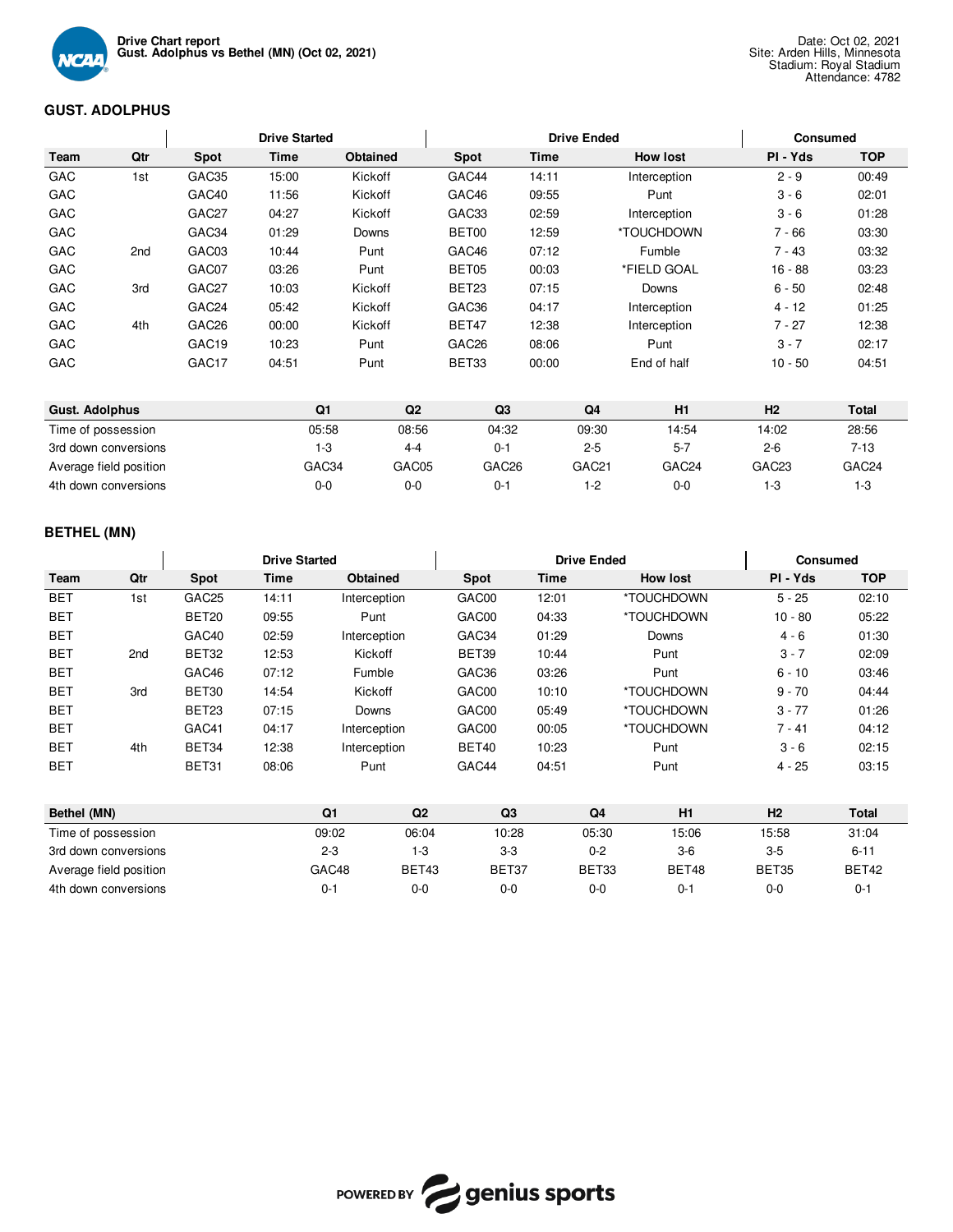

|            |     |                   | <b>Drive Started</b> |              |                   | <b>Drive Ended</b> |                 | <b>Consumed</b> |            |  |
|------------|-----|-------------------|----------------------|--------------|-------------------|--------------------|-----------------|-----------------|------------|--|
| Team       | Qtr | Spot              | <b>Time</b>          | Obtained     | Spot              | <b>Time</b>        | <b>How lost</b> | PI - Yds        | <b>TOP</b> |  |
| GAC        | 1st | GAC35             | 15:00                | Kickoff      | GAC44             | 14:11              | Interception    | $2 - 9$         | 00:49      |  |
| <b>BET</b> |     | GAC <sub>25</sub> | 14:11                | Interception | GAC00             | 12:01              | *TOUCHDOWN      | $5 - 25$        | 02:10      |  |
| GAC        |     | GAC40             | 11:56                | Kickoff      | GAC46             | 09:55              | Punt            | $3 - 6$         | 02:01      |  |
| <b>BET</b> |     | BET20             | 09:55                | Punt         | GAC00             | 04:33              | *TOUCHDOWN      | $10 - 80$       | 05:22      |  |
| GAC        |     | GAC27             | 04:27                | Kickoff      | GAC33             | 02:59              | Interception    | $3 - 6$         | 01:28      |  |
| <b>BET</b> |     | GAC40             | 02:59                | Interception | GAC34             | 01:29              | Downs           | $4 - 6$         | 01:30      |  |
| GAC        |     | GAC34             | 01:29                | Downs        | BET00             | 12:59              | *TOUCHDOWN      | $7 - 66$        | 03:30      |  |
| <b>BET</b> | 2nd | BET32             | 12:53                | Kickoff      | BET39             | 10:44              | Punt            | $3 - 7$         | 02:09      |  |
| GAC        |     | GAC03             | 10:44                | Punt         | GAC46             | 07:12              | Fumble          | $7 - 43$        | 03:32      |  |
| <b>BET</b> |     | GAC46             | 07:12                | Fumble       | GAC36             | 03:26              | Punt            | $6 - 10$        | 03:46      |  |
| GAC        |     | GAC07             | 03:26                | Punt         | BET05             | 00:03              | *FIELD GOAL     | $16 - 88$       | 03:23      |  |
| <b>BET</b> | 3rd | BET30             | 14:54                | Kickoff      | GAC00             | 10:10              | *TOUCHDOWN      | $9 - 70$        | 04:44      |  |
| GAC        |     | GAC27             | 10:03                | Kickoff      | BET23             | 07:15              | Downs           | $6 - 50$        | 02:48      |  |
| <b>BET</b> |     | BET23             | 07:15                | Downs        | GAC00             | 05:49              | *TOUCHDOWN      | $3 - 77$        | 01:26      |  |
| GAC        |     | GAC <sub>24</sub> | 05:42                | Kickoff      | GAC36             | 04:17              | Interception    | $4 - 12$        | 01:25      |  |
| <b>BET</b> |     | GAC41             | 04:17                | Interception | GAC00             | 00:05              | *TOUCHDOWN      | $7 - 41$        | 04:12      |  |
| GAC        | 4th | GAC <sub>26</sub> | 00:00                | Kickoff      | BET47             | 12:38              | Interception    | $7 - 27$        | 12:38      |  |
| <b>BET</b> |     | BET34             | 12:38                | Interception | BET40             | 10:23              | Punt            | $3 - 6$         | 02:15      |  |
| GAC        |     | GAC <sub>19</sub> | 10:23                | Punt         | GAC <sub>26</sub> | 08:06              | Punt            | $3 - 7$         | 02:17      |  |
| <b>BET</b> |     | BET31             | 08:06                | Punt         | GAC44             | 04:51              | Punt            | $4 - 25$        | 03:15      |  |
| GAC        |     | GAC17             | 04:51                | Punt         | BET33             | 00:00              | End of half     | $10 - 50$       | 04:51      |  |

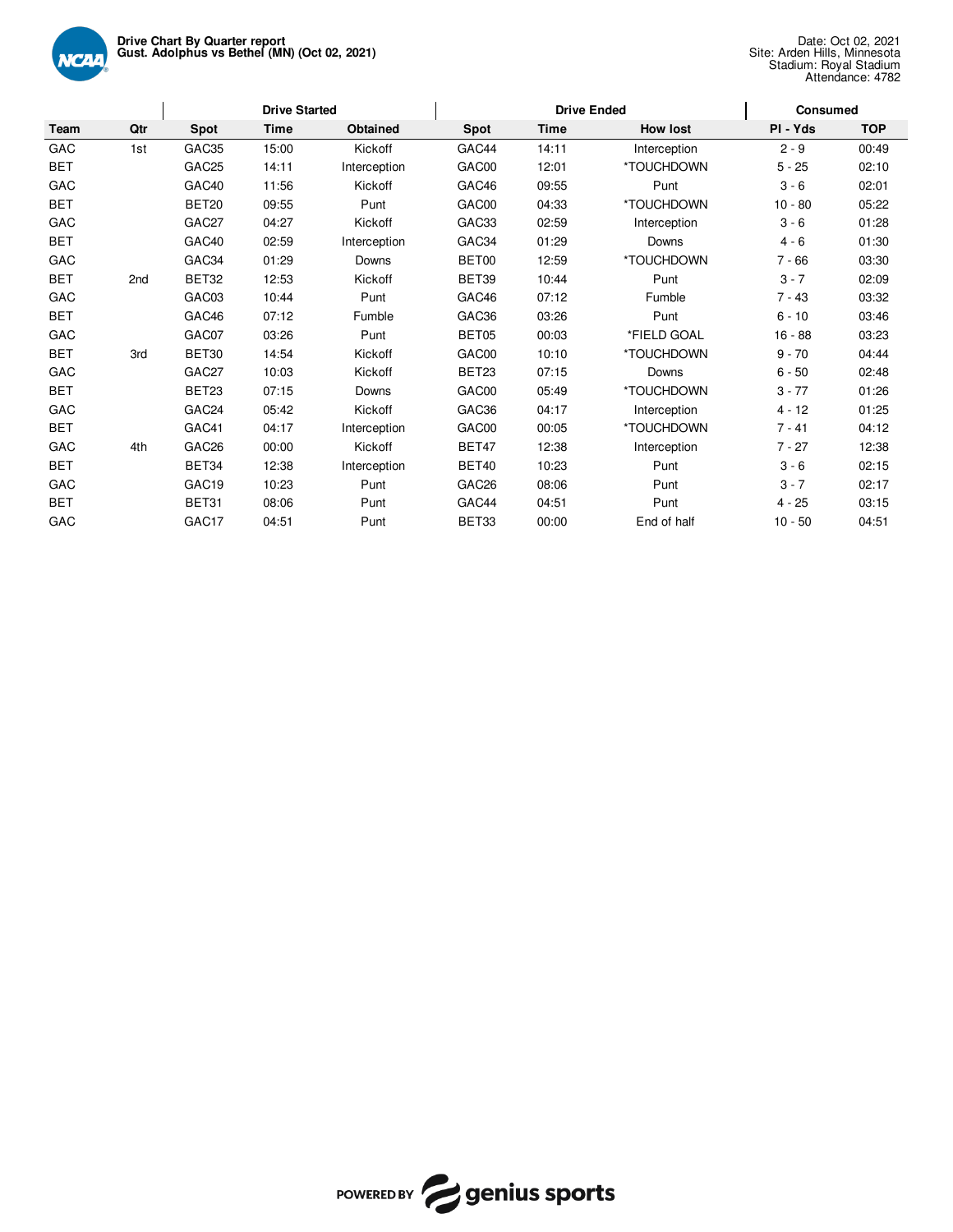

## **BETHEL (MN)**

| Pos       | ##             | <b>OFFENSE</b>      | Pos       | ##             | <b>OFFENSE</b>    |
|-----------|----------------|---------------------|-----------|----------------|-------------------|
| <b>WR</b> | 0              | Kipper, Matthew     | <b>WR</b> | 2              | Kidder, Joey      |
| <b>RB</b> | 2              | Peal, David         | <b>WR</b> | 6              | Ante, Gabe        |
| TE        | 5              | Sindelir, Ethan     | QB        | 9              | Roste, Jaran      |
| QB        | 14             | Breitbach, Jake     | <b>RB</b> | 28             | Boros, Sid        |
| <b>WR</b> | 18             | Kopet, Carter       | <b>RB</b> | 47             | Kunkle, Bryce     |
| <b>RB</b> | 29             | Thelen, Dalton      | OL        | 51             | Ginter, Evan      |
| OL        | 60             | Stafsholt, Sam      | OL        | 55             | Fiedler, Jack     |
| OL        | 64             | Claassen, Zachary   | <b>OL</b> | 63             | Helling, Josh     |
| OL        | 70             | Johnson, Gunnar     | OL        | 70             | Locke, Sam        |
| OL        | 72             | Bigaouette, Tommy   | OL        | 73             | Sinclair, Travis  |
| OL        | 74             | Borchardt, Mitchell | TE.       | 82             | Banfield, Nick    |
|           |                |                     |           |                |                   |
|           |                |                     |           |                |                   |
| Pos       | ##             | <b>DEFENSE</b>      | Pos       | ##             | <b>DEFENSE</b>    |
| DB        | 1              | Scott, Kaleb        | <b>DB</b> | $\overline{c}$ | Durmas, Kamari    |
| DB        | 4              | Negron, Nicolas     | <b>DB</b> | 3              | Williams, Judson  |
| LB        | $\overline{7}$ | Knutson, Isaak      | <b>DB</b> | 8              | Feldick, Matt     |
| DL        | 11             | Bradley, Andrew     | LB        | 16             | Curtis, Collin    |
| DL        | 16             | Jakes, Zachary      | LB        | 20             | Pe'a, Bronson     |
| DB        | 23             | Denson, Andrey      | <b>DB</b> | 21             | Farm, Nate        |
| DB        | 33             | Sundberg, Ezekiel   | CВ        | 23             | Swanson, Tavian   |
| DB        | 36             | Fest, Austin        | LB        | 25             | Wurdemann, Thomas |
| LВ        | 51             | Dekam, Carson       | LB        | 44             | Holmen, Jacob     |
| DL        | 54             | Jones, Sam          | <b>DL</b> | 50             | Judd, Michael     |

#### **Gust. Adolphus**

2-Erickson-Thoemke, Isaac, 3-Chambers, Isaiah, 9-Barnick, Charlie, 10-Schroepfer, Nathan, 12-Morris, Quintin, 13-Androff, Chase, 14-Loberg, Gabe, 15- Carreon, Matthew, 17-Essig, Brady, 19-Massman, Anthony, 20-Chancellor, Bobby, 21-Hawkins, William, 22-Konde, Rohee, 24-Diaz, John, 25-Howard, Darius, 26-Domschot, Tanner, 27-Nistler, Graham, 35-Churchward, Peyton, 37-Craig, Kainen, 39-Oleson, Lucas, 48-O'Bert, Hunter, 50-Rooker, Isaac, 51-Nelson, Jack, 54-McEachran, Ian, 55-Rooker, Luke, 55-Aydt, Colton, 56-Maas, Tyler, 58-Vande Berg, Jack, 68-Sonderman, Brett, 71-Pelto, Will, 73-Fortwengler, Joe, 77- Nelsen, Ryan, 90-Kaeppe, Trajan, 94-Abegglen, Andrew, 95-Gratacos, Javier, 98-Hayes, Charles

#### **Bethel (MN)**

4-Libbon, Drew, 6-Hanson, Nathaniel, 7-Bolt, George, 9-Kulus, Danny, 13-Chau, Nate, 15-Niewald, Micah, 19-Finkbeiner, Brayden, 22-Eliason, Will, 25-Gritz, Riley, 26-Ellingson, Aaron, 27-Farm, Ethan, 31-Doyle, Cort, 34-Baier, Kolin, 39-Marberg, Fisher, 41-Fouquette, Eric, 45-Brandt, David, 48-Brandt, Luke, 49- Hanson, Jack, 58-Richardson, Caleb, 62-Braesch, Evan, 64-Thielmann, Kolja, 65-Petersen, Jacob, 67-Breuning, Luke, 78-Broersma, Simon, 85-Jones, Nic, 87- Zwiers, Thomas, 91-Paden, Tanner, 92-Richards, Noah, 94-Stacy, Merrick, 95-Pantila, Reese, 96-Pratt, Hunter, 98-Pearson, Gabe

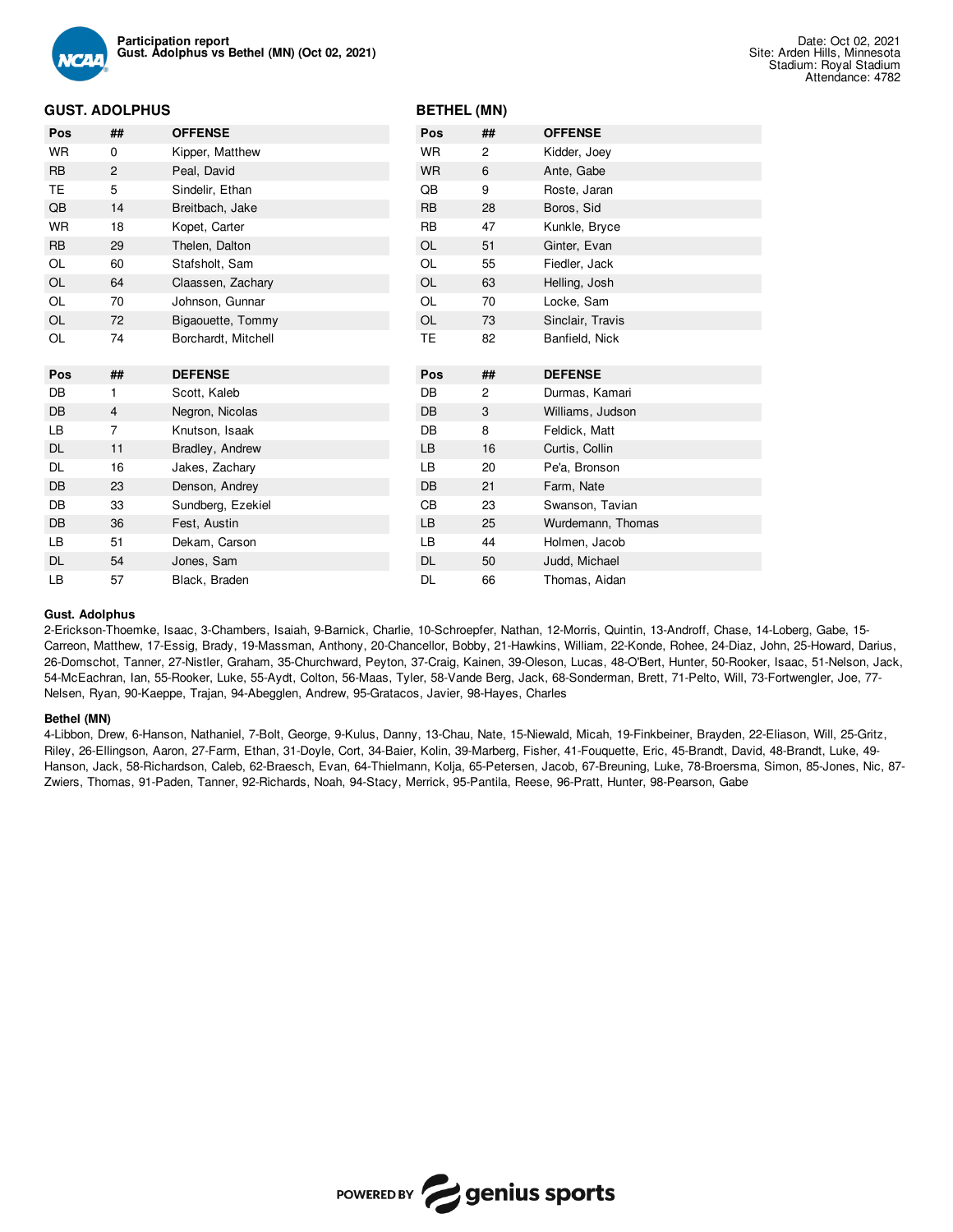

## **1st Quarter**

*Bethel (MN) wins toss and defers; GAC will receive; BET will defend South end-zone.*

#49 J.Hanson kickoff 64 yards to the GAC01, out of bounds.

## **Gust. Adolphus drive starts at 15:00**

- 1-10 GAC35 #29 D.Thelen rush for 9 yards gain to the GAC44 (#20 B.Pe'a).
- 2-1 GAC44 #14 J.Breitbach pass intercepted by #23 T.Swanson at GAC49 #23 T.Swanson return 24 yards to the GAC25 (#2 D.Peal). *2 plays, 9 yards, 00:49*

#### **Bethel (MN) drive starts at 14:11**

1-10 GAC25 #9 J.Roste rush for 4 yards gain to the GAC21 (#11 A.Bradley).

- 2-6 GAC21 #9 J.Roste pass incomplete to #2 J.Kidder.
- GAC21 #9 J.Roste pass complete to #26 A.Ellingson for 10 yards to the GAC11 (#33 E.Sundberg), 1ST DOWN. P1 1-10 GAC11 #9 J.Roste rush for 4 yards gain to the GAC07 (#11 A.Bradley; #16 Z.Jakes). 2-6 GAC07 #47 B.Kunkle rush for 7 yards gain to the GAC00 TOUCHDOWN, clock 12:01, 1ST DOWN.
- GAC03 #49 J.Hanson kick attempt good.

## **Gust. Adolphus 0, Bethel (MN) 7.**

*5 plays, 25 yards, 02:10*

#49 J.Hanson kickoff 45 yards to the GAC20 #17 B.Essig return 20 yards to the GAC40 (#6 N.Hanson).

### **Gust. Adolphus drive starts at 11:56**

- 1-10 GAC40 #14 J.Breitbach rush for 0 yards to the GAC40 (#50 M.Judd), out of bounds.
- 2-10 GAC40 #29 D.Thelen rush for 3 yards gain to the GAC43 (#20 B.Pe'a).
- 3-7 GAC43 #14 J.Breitbach pass complete to #29 D.Thelen for 3 yards to the GAC46 (#8 M.Feldick).<br>4-4 GAC46 punt 54 vards to the BET00. Touchback.
- GAC46 punt 54 yards to the BET00, Touchback.

#### *3 plays, 6 yards, 02:01*

#### **Bethel (MN) drive starts at 09:55**

|  | 1-10 BET20 #28 S. Boros rush for 8 yards gain to the BET28, out of bounds.                                              |     |
|--|-------------------------------------------------------------------------------------------------------------------------|-----|
|  | 2-2 BET28 #9 J.Roste pass complete to #15 M.Niewald for 12 yards to the BET40 (#7 I.Knutson; #33 E.Sundberg), 1ST DOWN. | P3  |
|  | 1-10 BET40 #28 S.Boros rush for 8 yards gain to the BET48 (#36 A.Fest).                                                 |     |
|  | 2-2 BET48 #9 J. Roste pass complete to #2 J. Kidder for 9 yards to the GAC43 (#7 I. Knutson), 1ST DOWN.                 | P4  |
|  | 1-10 GAC43 #9 J. Roste pass incomplete to #26 A. Ellingson.                                                             |     |
|  | 2-10 GAC43 #9 J. Roste rush for 9 yards gain to the GAC34 (#7 I. Knutson: #11 A. Bradley).                              |     |
|  | 3-1 GAC34 #47 B.Kunkle rush for 6 yards gain to the GAC28 (#54 I.McEachran), 1ST DOWN.                                  | R5. |
|  | 1-10 GAC28 #47 B.Kunkle rush for 7 yards gain to the GAC21 (#56 T.Maas).                                                |     |
|  | 2-3 GAC21 #47 B.Kunkle rush for 12 yards gain to the GAC09 (#36 A.Fest; #33 E.Sundberg), 1ST DOWN.                      | R6. |
|  | 1-G GAC09 #9 J. Roste pass complete to #2 J. Kidder for 9 yards to the GAC00 TOUCHDOWN, clock 04:33.                    |     |
|  | GAC03 #49 J.Hanson kick attempt good.                                                                                   |     |

## **Gust. Adolphus 0, Bethel (MN) 14.**

### *10 plays, 80 yards, 05:22*

#49 J.Hanson kickoff 54 yards to the GAC11 #29 D.Thelen return 16 yards to the GAC27 (#31 C.Doyle; #4 D.Libbon).

#### **Gust. Adolphus drive starts at 04:27**

1-10 GAC27 #14 J.Breitbach pass complete to #0 M.Kipper for 4 yards to the GAC31 (#25 T.Wurdemann).

- 2-6 GAC31 #14 J.Breitbach pass complete to #29 D.Thelen for 2 yards to the GAC33 (#21 N.Farm).
- 3-4 GAC33 #14 J.Breitbach pass intercepted by #21 N.Farm at GAC40, End Of Play.
	- *3 plays, 6 yards, 01:28*

#### **Bethel (MN) drive starts at 02:59**

1-10 GAC40 #26 A.Ellingson pass incomplete to #15 M.Niewald broken up by #33 E.Sundberg.

- 2-10 GAC40 #28 S.Boros rush for 3 yards gain to the GAC37 (#11 A.Bradley; #54 I.McEachran).
- 3-7 GAC37 #28 S.Boros rush for 0 yards to the GAC37 (#7 I.Knutson).<br>4-7 GAC37 #47 B Kunkle pass complete to #47 B Kunkle for 3 vards to
- GAC37 #47 B.Kunkle pass complete to #47 B.Kunkle for 3 yards to the GAC34 (#51 C.Dekam).
	- *4 plays, 6 yards, 01:30*

## **Gust. Adolphus drive starts at 01:29**

1-10 GAC34 #2 D.Peal rush for 1 yard gain to the GAC35 (#66 A.Thomas).

2-9 GAC35 #14 J.Breitbach pass complete to #29 D.Thelen for 12 yards to the GAC47 (#21 N.Farm), 1ST DOWN. P1

1-10 GAC47 #14 J.Breitbach rush for 9 yards gain to the BET44 (#21 N.Farm) PENALTY BET Personal Foul 15 yards from BET44 to BET29, 1ST DOWN. X2

| Time           |              |       |  | 1st Downs |   | Conversions |     |         |                  |                  |
|----------------|--------------|-------|--|-----------|---|-------------|-----|---------|------------------|------------------|
| <b>Summary</b> | <b>Score</b> | Poss  |  |           |   | 3rd         | 4td | Rushina | Passing          | <b>Penalties</b> |
| Gust. Adolphus |              | 05:58 |  |           | - | 0-2         | 0-0 | 5-22    | $4 - 6 - 2 - 21$ | 0-C              |
| Bethel (MN)    |              | 09:02 |  |           |   | $2 - 3$     | 0-1 | 11-68   | $5 - 8 - 0 - 43$ | -15              |

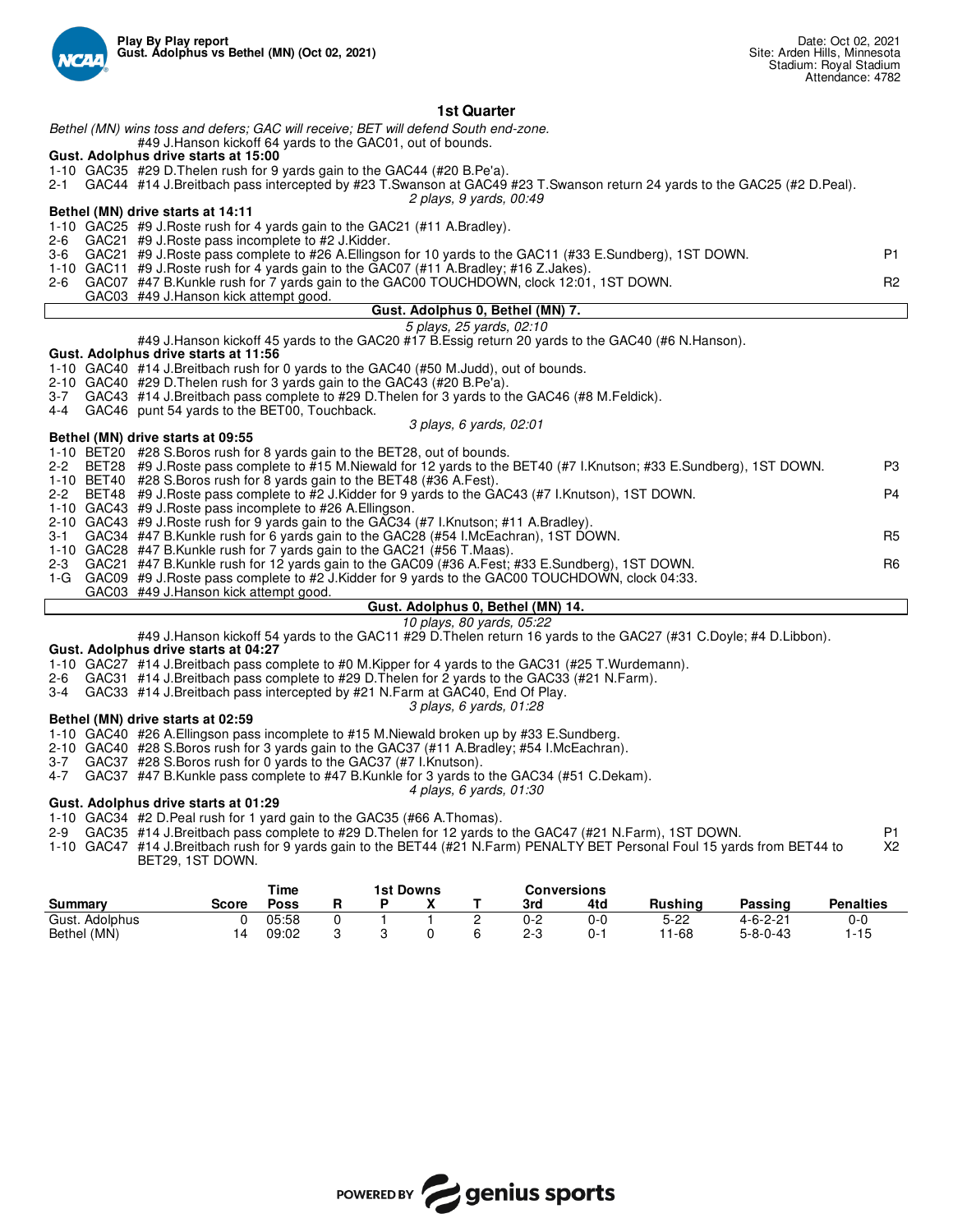

| <b>FIRST QUARTER</b>                                                    |                |              |                       |                |              |    |            |                      | <b>GAC</b>     |                |                |                    |             | <b>BET</b>     |              |            |
|-------------------------------------------------------------------------|----------------|--------------|-----------------------|----------------|--------------|----|------------|----------------------|----------------|----------------|----------------|--------------------|-------------|----------------|--------------|------------|
| Score                                                                   |                |              |                       |                |              |    |            |                      | 0              |                |                |                    |             | 14             |              |            |
| <b>FIRST DOWNS</b>                                                      |                |              |                       |                |              |    |            |                      | $\overline{c}$ |                |                |                    |             | 6              |              |            |
| <b>RUSHES-YARDS (NET)</b>                                               |                |              |                       |                |              |    |            |                      | $5 - 22$       |                |                |                    |             | 11-68          |              |            |
| <b>PASSING YDS (NET)</b>                                                |                |              |                       |                |              |    |            |                      | 21             |                |                |                    |             | 43             |              |            |
| Passes Cmp-Att-Int                                                      |                |              |                       |                |              |    |            |                      | $4 - 6 - 2$    |                |                |                    |             | $5 - 8 - 0$    |              |            |
| <b>TOTAL OFFENSE PLAYS-YARDS</b>                                        |                |              |                       |                |              |    |            |                      | $11 - 43$      |                |                |                    |             | 19-111         |              |            |
| Fumble Returns-Yards                                                    |                |              |                       |                |              |    |            |                      | $0-0$          |                |                |                    |             | $0-0$          |              |            |
| <b>Punt Returns-Yards</b>                                               |                |              |                       |                |              |    |            |                      | $0 - 0$        |                |                |                    |             | $0-0$          |              |            |
| Kickoff Returns-Yards                                                   |                |              |                       |                |              |    |            |                      | $2 - 36$       |                |                |                    |             | $0-0$          |              |            |
| <b>Interception Returns-Yards</b>                                       |                |              |                       |                |              |    |            |                      | $0 - 0$        |                |                |                    |             | $2 - 24$       |              |            |
| Punts (Number-Avg)                                                      |                |              |                       |                |              |    |            |                      | $1 - 54.0$     |                |                |                    |             | $0 - 0.0$      |              |            |
| Fumbles-Lost                                                            |                |              |                       |                |              |    |            |                      | $0 - 0$        |                |                |                    |             | $0-0$          |              |            |
| Penalties-Yards                                                         |                |              |                       |                |              |    |            |                      | $0-0$          |                |                |                    |             | $1 - 15$       |              |            |
| <b>Possession Time</b>                                                  |                |              |                       |                |              |    |            |                      | 05:58          |                |                |                    |             | 09:02          |              |            |
| <b>Third-Down Conversions</b>                                           |                |              |                       |                |              |    |            |                      | 0 of 2         |                |                |                    |             | 2 of 3         |              |            |
| Fourth-Down Conversions                                                 |                |              |                       |                |              |    |            |                      | $0$ of $0$     |                |                |                    |             | $0$ of $1$     |              |            |
| Red-Zone Scores-Chances                                                 |                |              |                       |                |              |    |            |                      | $1 - 1$        |                |                |                    |             | $2 - 2$        |              |            |
|                                                                         |                |              | <b>GUST. ADOLPHUS</b> |                |              |    |            |                      |                |                |                | <b>BETHEL (MN)</b> |             |                |              |            |
| <b>Rushing</b>                                                          | No.            | Gain         | Loss                  | <b>Net</b>     | TD           | Lg | Avg        | <b>Rushing</b>       |                | No.            | Gain           | Loss               | <b>Net</b>  | TD             | Lg           | Avg        |
| Dalton Thelen                                                           | 2              | 12           | 0                     | 12             | 0            | 9  | 6.0        | <b>Bryce Kunkle</b>  |                | 4              | 32             | $\mathbf 0$        | 32          | $\mathbf{1}$   | 12           | 8.0        |
| Jake Breitbach                                                          | $\overline{c}$ | 9            | $\mathbf 0$           | 9              | $\mathbf 0$  | 9  | 4.5        | Sid Boros            |                | 4              | 19             | $\mathbf 0$        | 19          | $\mathbf 0$    | 8            | 4.8        |
| David Peal                                                              | 1              | $\mathbf{1}$ | 0                     | $\mathbf{1}$   | $\mathbf 0$  | 1  | 1.0        | Jaran Roste          |                | 3              | 17             | $\mathbf 0$        | 17          | 0              | 9            | 5.7        |
| Passing                                                                 | C-A-I          |              | Yds<br>TD             |                | Long         |    | Sack       | Passing              |                | C-A-I          |                | Yds                | TD          | Long           |              | Sack       |
| Jake Breitbach                                                          | $4 - 6 - 2$    |              | 21<br>0               |                | 12           |    | 0          | Jaran Roste          |                | $4 - 6 - 0$    |                | 40                 | 1           | 12             |              | 0          |
|                                                                         |                |              |                       |                |              |    |            | <b>Bryce Kunkle</b>  |                | $1 - 1 - 0$    |                | 3                  | $\mathbf 0$ | 3              |              | 0          |
| Receiving                                                               | <b>TAR</b>     | No.          | Yards                 | <b>YAC</b>     | TD           |    | Long       | Receiving            |                | <b>TAR</b>     | No.            | Yards              |             | <b>YAC</b>     | <b>TD</b>    | Long       |
| Dalton Thelen                                                           | 3              | 3            | 17                    | 10             | 0            |    | 12         | Joey Kidder          |                | 3              | $\overline{c}$ | 18                 |             | $\overline{7}$ | $\mathbf{1}$ | 9          |
| <b>Matthew Kipper</b>                                                   | $\mathbf{1}$   | $\mathbf{1}$ | 4                     | $\overline{7}$ | 0            |    | 4          | <b>Micah Niewald</b> |                | $\overline{c}$ | $\mathbf{1}$   | 12                 |             | 5              | 0            | 12         |
| <b>Ethan Sindelir</b>                                                   | 1              | 0            | 0                     | 0              | 0            |    | 0          | Aaron Ellingson      |                | 2              | 1              | 10                 |             | 9              | 0            | 10         |
|                                                                         |                |              |                       |                |              |    |            | <b>Bryce Kunkle</b>  |                | $\mathbf{1}$   | $\mathbf{1}$   | 3                  |             | $\overline{7}$ | 0            | 3          |
| <b>Punting</b>                                                          | No.            | Yds          | Avg                   | Long           | In20         |    | TВ         | <b>Punting</b>       |                | No.            | Yds            | Avg                |             | Long           | In20         | TB         |
| <b>Punt Returns</b>                                                     | No.            |              | Yards                 | TD             |              |    | Long       | <b>Punt Returns</b>  |                | No.            |                | Yards              |             | TD             |              | Long       |
| <b>Kick Returns</b>                                                     | No.            |              | Yards                 | TD             |              |    | Long       | <b>Kick Returns</b>  |                | No.            |                | Yards              |             | TD             |              | Long       |
| <b>Brady Essig</b>                                                      | $\mathbf{1}$   |              | 20                    | 0              |              |    | 20         |                      |                |                |                |                    |             |                |              |            |
| Dalton Thelen                                                           | $\mathbf{1}$   |              | 16                    | 0              |              |    | 16         |                      |                |                |                |                    |             |                |              |            |
| <b>Tackles</b>                                                          | UA-A           |              | <b>Total</b>          |                | <b>Sacks</b> |    | <b>TFL</b> | <b>Tackles</b>       |                | UA-A           |                | <b>Total</b>       |             | <b>Sacks</b>   |              | <b>TFL</b> |
| Andrew Bradley                                                          | 1-3            |              | 4                     |                | 0.0          |    | $0.0\,$    | Nate Farm            |                | 3-0            |                | 3                  |             | 0.0            |              | 0.0        |
| <b>Isaak Knutson</b>                                                    | $2 - 2$        |              | $\overline{4}$        |                | 0.0          |    | 0.0        | Bronson Pe'a         |                | $2 - 0$        |                | $\overline{2}$     |             | 0.0            |              | 0.0        |
| Ezekiel Sundberg                                                        | $1 - 2$        |              | 3                     |                | 0.0          |    | 0.0        | Aidan Thomas         |                | $1 - 0$        |                | $\mathbf{1}$       |             | 0.0            |              | 0.0        |
| <b>Austin Fest</b>                                                      | $1 - 1$        |              | $\mathbf{2}$          |                | 0.0          |    | 0.0        | Cort Doyle           |                | $0 - 1$        |                | $\mathbf{1}$       |             | 0.0            |              | 0.0        |
| Qtr Time Scoring Play                                                   |                |              |                       |                |              |    |            |                      |                |                |                |                    |             |                |              | V-H        |
| 1st 12:01 BET - #47 B.Kunkle 7 yd rush (#49 J.Hanson kick), 5-25, 02:10 |                |              |                       |                |              |    |            |                      |                |                |                |                    |             |                |              | $0 - 7$    |

1st 04:33 BET - #2 J.Kidder 9 yd pass from #9 J.Roste (#49 J.Hanson kick), 10-80, 05:22

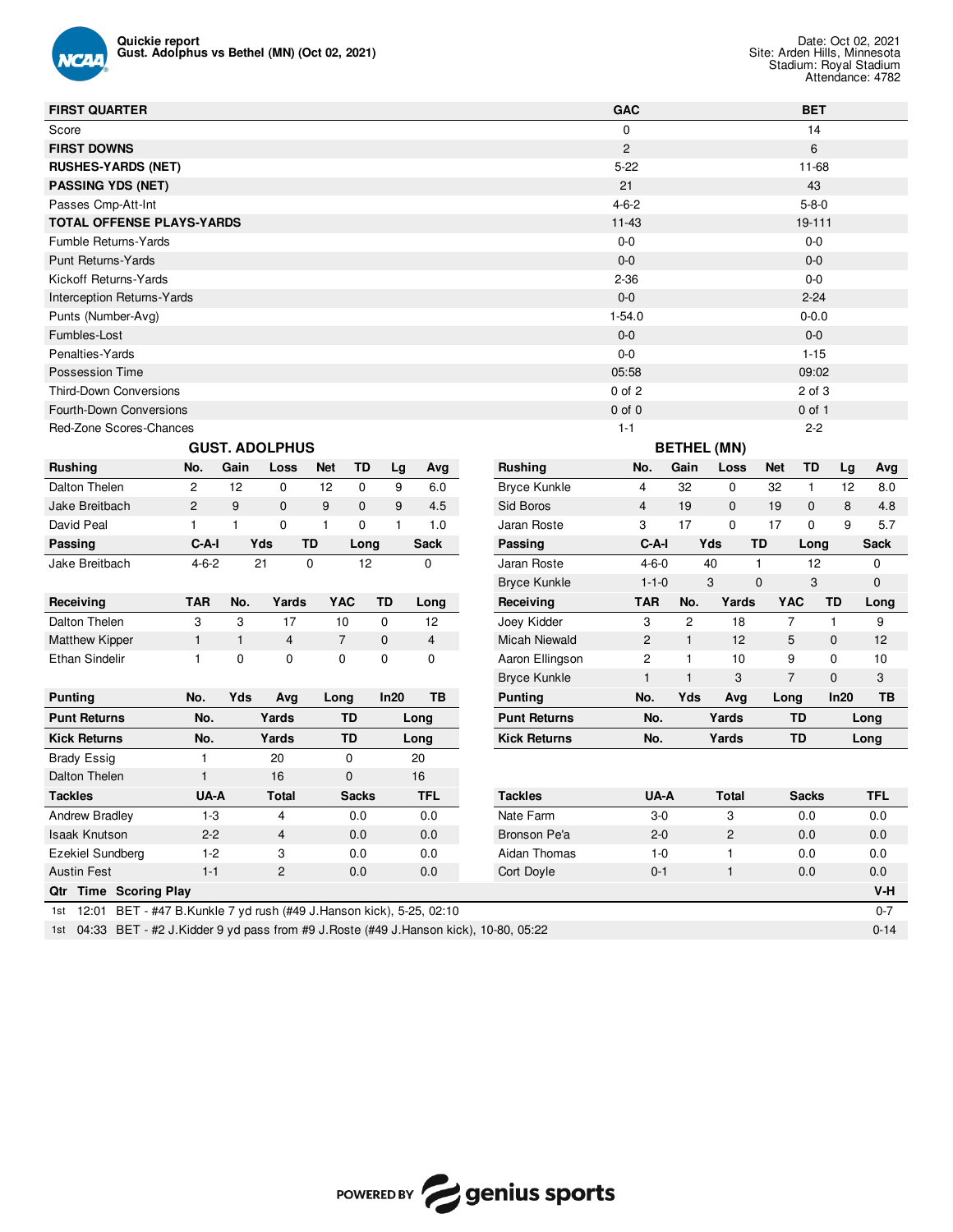

#### **2nd Quarter** 1-10 BET29 #2 D.Peal rush for 3 yards gain to the BET26 (#23 T.Swanson)<br>2-7 BET26 #2 D.Peal rush for 2 yards gain to the BET24 (#8 M.Feldick). 2-7 BET26 #2 D.Peal rush for 2 yards gain to the BET24 (#8 M.Feldick).<br>3-5 BET24 #29 D.Thelen rush for 8 yards gain to the BET16, out of bour \$29 D.Thelen rush for 8 yards gain to the BET16, out of bounds, 1ST DOWN.<br>\$14 J.Breitbach pass complete to #0 M.Kipper for 16 yards to the BET00 TOUCHDOWN, clock 12:59, 1ST DOWN. \$2 P4 1-10 BET16 #14 J.Breitbach pass complete to #0 M.Kipper for 16 yards to the BET00 TOUCHDOWN, clock 12:59, 1ST DOWN.<br>BET03 #94 A.Abegglen kick attempt failed. #94 A.Abegglen kick attempt failed. **Gust. Adolphus 6, Bethel (MN) 14.** *7 plays, 66 yards, 03:30* #94 A.Abegglen kickoff 49 yards to the BET16 #25 R.Gritz return 16 yards to the BET32 (#9 C.Barnick). **Bethel (MN) drive starts at 12:53** 1-10 BET32 #47 B.Kunkle rush for 2 yards gain to the BET34 (#36 A.Fest; #16 Z.Jakes). #47 B.Kunkle rush for 0 yards to the BET34 (#21 W.Hawkins). 3-8 BET34 #9 J.Roste pass complete to #26 A.Ellingson for 5 yards to the BET39 (#36 A.Fest) PENALTY BET Illegal Shift declined. 4-3 BET39 punt 58 yards to the GAC03. *3 plays, 7 yards, 02:09* **Gust. Adolphus drive starts at 10:44** 1-10 GAC03 #29 D.Thelen rush for 4 yards gain to the GAC07 (#3 J.Williams). 2-6 GAC07 #29 D.Thelen rush for 4 yards gain to the GAC11 (#21 N.Farm). 3-2 GAC11 #14 J.Breitbach rush for 3 yards gain to the GAC14 (#25 T.Wurdemann), 1ST DOWN. R5 1-10 GAC14 #14 J.Breitbach pass incomplete to #0 M.Kipper. 2-10 GAC14 #14 J.Breitbach pass complete to #5 E.Sindelir for 19 yards to the GAC33 QB hurried by #50 M.Judd (#16 C.Curtis), out of bounds, 1ST DOWN. P6 1-10 GAC33 #2 D.Peal rush for 7 yards gain to the GAC40 (#21 N.Farm; #16 C.Curtis). 2-3 GAC40 #2 D.Peal rush for 6 yards gain to the GAC46 fumbled by #2 D.Peal at GAC44 forced by #25 T.Wurdemann recovered by BET #23 T.Swanson at GAC46, End Of Play. *7 plays, 43 yards, 03:32* **Bethel (MN) drive starts at 07:12** 1-10 GAC46 #9 J.Roste rush for 4 yards gain to the GAC42 (#36 A.Fest; #4 N.Negron). 2-6 GAC42 #28 S.Boros rush for 0 yards to the GAC42 (#51 C.Dekam)<br>3-6 GAC42 #9 J.Roste pass complete to #2 J.Kidder for 11 vards to the GAC42 #9 J.Roste pass complete to #2 J.Kidder for 11 yards to the GAC31 (#36 A.Fest), 1ST DOWN. 1-10 GAC31 #9 J.Roste rush for 5 yards gain to the GAC26 (#1 K.Scott). 2-5 GAC26 #47 B.Kunkle rush for 26 yards gain to the GAC00 TOUCHDOWN nullified by penalty, clock 04:25 PENALTY BET Holding 10 yards from GAC26 to GAC36. NO PLAY. 2-15 GAC36 #9 J.Roste rush for 0 yards to the GAC36 (#51 C.Dekam; #10 N.Schroepfer). 3-15 GAC36 #9 J.Roste pass incomplete to #15 M.Niewald. 4-15 GAC36 punt 29 yards to the GAC07. *6 plays, 10 yards, 03:46* **Gust. Adolphus drive starts at 03:26** 1-10 GAC07 #14 J.Breitbach rush for 1 yard gain to the GAC08 (#25 T.Wurdemann). 2-9 GAC08 #2 D.Peal rush for 0 yards to the GAC08 (#66 A.Thomas). (02:36) Timeout by BET. 3-9 GAC08 #14 J.Breitbach pass complete to #29 D.Thelen for 21 yards to the GAC29 (#2 K.Durmas), 1ST DOWN. 1-10 GAC29 #14 J.Breitbach rush for 4 yards gain to the GAC33 (#20 B.Pe'a). GAC33 #2 D.Peal rush for 9 yards gain to the GAC42 (#8 M.Feldick), 1ST DOWN. CHACAST MASS R8 1-10 GAC42 #14 J.Breitbach pass complete to #0 M.Kipper for 1 yard to the GAC43, out of bounds. 2-9 GAC43 #14 J.Breitbach rush for 3 yards gain to the GAC46, out of bounds.<br>3-6 GAC46 PENALTY GAC Delay Of Game (#14 J.Breitbach) 5 yards from GA GAC46 PENALTY GAC Delay Of Game (#14 J.Breitbach) 5 yards from GAC46 to GAC41. NO PLAY. 3-11 GAC41 #14 J.Breitbach pass complete to #29 D.Thelen for 31 yards to the BET28 (#3 J.Williams), 1ST DOWN.<br>1-10 BET28 #14 J.Breitbach pass complete to #29 D.Thelen for 1 yard loss to the BET29 (#20 B.Pe'a). #14 J.Breitbach pass complete to #29 D.Thelen for 1 yard loss to the BET29 (#20 B.Pe'a). (00:38) Timeout by GAC. 2-11 BET29 #14 J.Breitbach pass complete to #18 C.Kopet for 10 yards to the BET19 (#25 T.Wurdemann; #23 T.Swanson). (00:29) Timeout by GAC. 3-1 BET19 #14 J.Breitbach rush for 6 yards gain to the BET13 (#8 M.Feldick), 1ST DOWN.<br>1-10 BET13 #14 J.Breitbach pass incomplete. Spike. #14 J.Breitbach pass incomplete, Spike. 2-10 BET13 #14 J.Breitbach rush for 3 yards gain to the BET10 (#66 A.Thomas)<br>3-7 BET10 PENALTY BET Personal Foul 5 yards from BET10 to BET05, 1ST D BET10 PENALTY BET Personal Foul 5 yards from BET10 to BET05, 1ST DOWN. NO PLAY.<br>BET05 #14 J.Breitbach pass incomplete. Spike. 1-G BET05 #14 J.Breitbach pass incomplete, Spike. #14 J.Breitbach pass incomplete to #0 M.Kipper broken up by #23 T.Swanson. 3-G BET05 #94 A.Abegglen field goal attempt from 23 yards GOOD, clock 00:03. **Gust. Adolphus 9, Bethel (MN) 14.** *16 plays, 88 yards, 03:23*

## #94 A.Abegglen kickoff 27 yards to the BET38 #34 K.Baier return 0 yards to the BET38, End Of Play.

|                | Time<br>1st Downs |             |  |  |  |  |     | Conversions |                |                  |                  |
|----------------|-------------------|-------------|--|--|--|--|-----|-------------|----------------|------------------|------------------|
| Summary        | <b>Score</b>      | <b>Poss</b> |  |  |  |  | 3rd | 4td         | <b>Rushina</b> | Passing          | <b>Penalties</b> |
| Gust. Adolphus |                   | 08:56       |  |  |  |  | 5-5 | 0-0         | 15-63          | 7-11-0-97        | 1-5              |
| Bethel (MN)    |                   | 06:04       |  |  |  |  |     | 0-0         | $6 - 11$       | $2 - 3 - 0 - 16$ | $2 - 15$         |

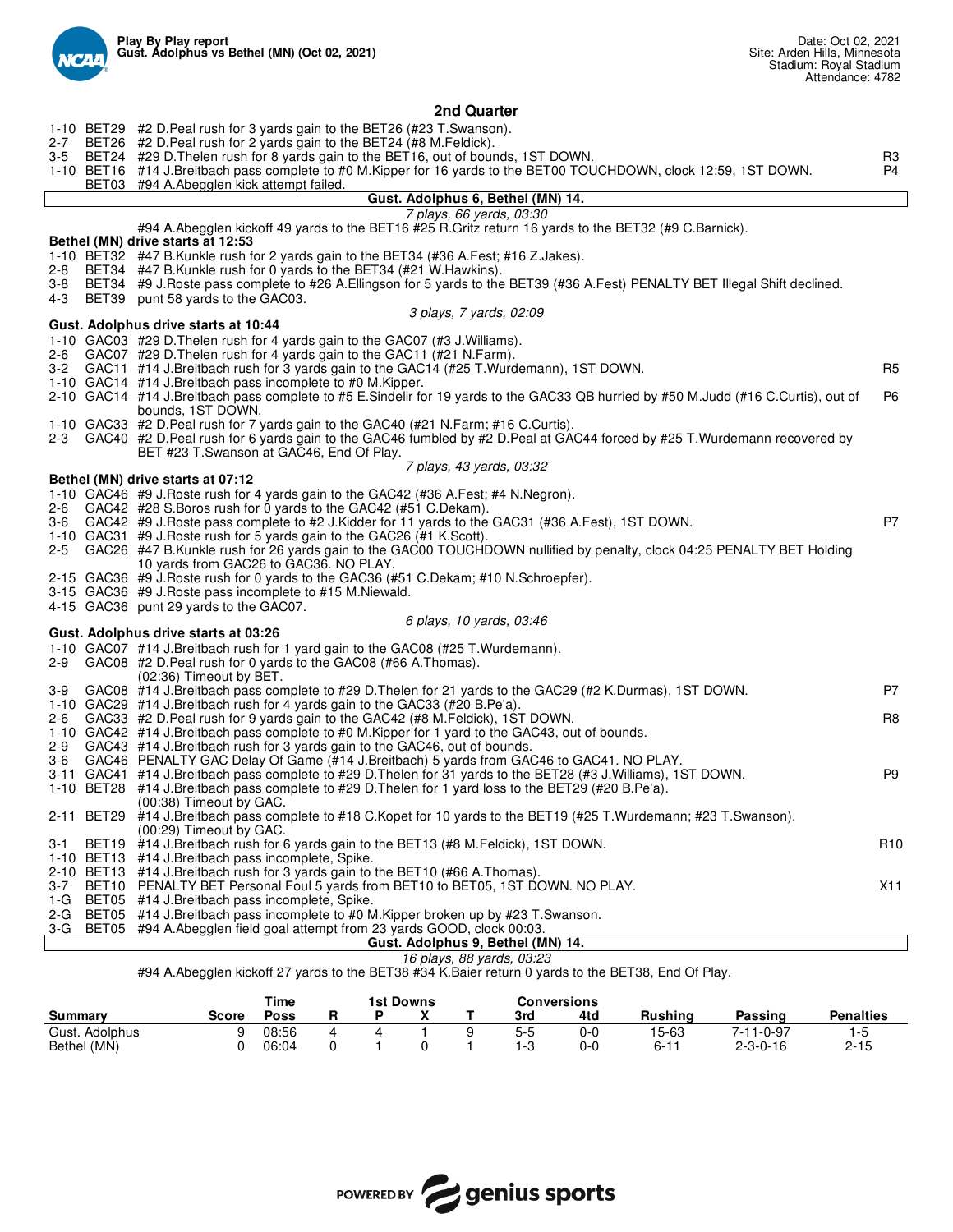

| <b>SECOND QUARTER</b>                                                                                    |                |                |                              |              |              |    |             |                     | <b>GAC</b>     |         |                |                    |                | <b>BET</b>   |             |             |
|----------------------------------------------------------------------------------------------------------|----------------|----------------|------------------------------|--------------|--------------|----|-------------|---------------------|----------------|---------|----------------|--------------------|----------------|--------------|-------------|-------------|
| Score                                                                                                    |                |                |                              |              |              |    |             |                     | 9              |         |                |                    |                | 0            |             |             |
| <b>FIRST DOWNS</b>                                                                                       |                |                |                              |              |              |    |             |                     | 9              |         |                |                    |                | $\mathbf{1}$ |             |             |
| <b>RUSHES-YARDS (NET)</b>                                                                                |                |                |                              |              |              |    |             |                     | 15-63          |         |                |                    |                | $6 - 11$     |             |             |
| <b>PASSING YDS (NET)</b>                                                                                 |                |                |                              |              |              |    |             |                     | 97             |         |                |                    |                | 16           |             |             |
| Passes Cmp-Att-Int                                                                                       |                |                |                              |              |              |    |             |                     | $7 - 11 - 0$   |         |                |                    |                | $2 - 3 - 0$  |             |             |
| <b>TOTAL OFFENSE PLAYS-YARDS</b>                                                                         |                |                |                              |              |              |    |             |                     | 26-160         |         |                |                    |                | $9 - 27$     |             |             |
| Fumble Returns-Yards                                                                                     |                |                |                              |              |              |    |             |                     | $0-0$          |         |                |                    |                | $0-0$        |             |             |
| <b>Punt Returns-Yards</b>                                                                                |                |                |                              |              |              |    |             |                     | $0 - 0$        |         |                |                    |                | $0-0$        |             |             |
| Kickoff Returns-Yards                                                                                    |                |                |                              |              |              |    |             |                     | $0-0$          |         |                |                    |                | $2 - 16$     |             |             |
| Interception Returns-Yards                                                                               |                |                |                              |              |              |    |             |                     | $0 - 0$        |         |                |                    |                | $0-0$        |             |             |
| Punts (Number-Avg)                                                                                       |                |                |                              |              |              |    |             |                     | $0 - 0.0$      |         |                |                    |                | $2 - 43.5$   |             |             |
| Fumbles-Lost                                                                                             |                |                |                              |              |              |    |             |                     | $1 - 1$        |         |                |                    |                | $0-0$        |             |             |
| Penalties-Yards                                                                                          |                |                |                              |              |              |    |             |                     | $1-5$          |         |                |                    |                | $2 - 15$     |             |             |
| Possession Time                                                                                          |                |                |                              |              |              |    |             |                     | 08:56          |         |                |                    |                | 06:04        |             |             |
| <b>Third-Down Conversions</b>                                                                            |                |                |                              |              |              |    |             |                     | 5 of 5         |         |                |                    |                | $1$ of $3$   |             |             |
| Fourth-Down Conversions                                                                                  |                |                |                              |              |              |    |             |                     | $0$ of $0$     |         |                |                    |                | $0$ of $0$   |             |             |
| Red-Zone Scores-Chances                                                                                  |                |                |                              |              |              |    |             |                     | $1 - 1$        |         |                |                    |                | $0-0$        |             |             |
|                                                                                                          |                |                | <b>GUST. ADOLPHUS</b>        |              |              |    |             |                     |                |         |                | <b>BETHEL (MN)</b> |                |              |             |             |
| <b>Rushing</b>                                                                                           | No.            | Gain           | Loss                         | <b>Net</b>   | TD           | Lg | Avg         | <b>Rushing</b>      | No.            |         | Gain           | Loss               | <b>Net</b>     | TD           | Lg          | Avg         |
| David Peal                                                                                               | 6              | 27             | 0                            | 27           | $\mathbf 0$  | 9  | 4.5         | Jaran Roste         | 3              |         | 9              | 0                  | 9              | $\mathbf 0$  | 5           | 3.0         |
| Jake Breitbach                                                                                           | 6              | 20             | $\mathbf 0$                  | 20           | 0            | 6  | 3.3         | <b>Bryce Kunkle</b> | $\overline{c}$ |         | $\overline{c}$ | $\mathbf 0$        | $\overline{2}$ | 0            | 2           | 1.0         |
| Dalton Thelen                                                                                            | 3              | 16             | $\mathbf 0$                  | 16           | $\mathbf 0$  | 8  | 5.3         | Sid Boros           | 1              |         | 0              | $\mathbf 0$        | $\mathbf 0$    | 0            | $\mathbf 0$ | 0.0         |
| Passing                                                                                                  | $C-A-I$        |                | Yds<br>TD                    |              | Long         |    | <b>Sack</b> | Passing             | C-A-I          |         | Yds            |                    | <b>TD</b>      | Long         |             | <b>Sack</b> |
| Jake Breitbach                                                                                           | $7 - 9 - 0$    |                | 97<br>1                      |              | 31           |    | 0           | Jaran Roste         | $2 - 3 - 0$    |         | 16             |                    | 0              | 11           |             | 0           |
| <b>TEAM</b>                                                                                              | $0 - 2 - 0$    |                | $\mathbf{0}$<br>$\mathbf{0}$ |              | $\mathbf{0}$ |    | 0           |                     |                |         |                |                    |                |              |             |             |
| Receiving                                                                                                | <b>TAR</b>     | No.            | Yards                        | <b>YAC</b>   | TD           |    | Long        | Receiving           | <b>TAR</b>     |         | No.            | Yards              |                | YAC          | TD          | Long        |
| Dalton Thelen                                                                                            | 3              | 3              | 51                           | 19           | 0            |    | 31          | Joey Kidder         | $\mathbf{1}$   |         | $\mathbf{1}$   | 11                 |                | 2            | 0           | 11          |
| <b>Matthew Kipper</b>                                                                                    | $\overline{4}$ | $\overline{c}$ | 17                           | 9            | $\mathbf{1}$ |    | 16          | Aaron Ellingson     | $\mathbf{1}$   |         | 1              | 5                  |                | $\mathbf 0$  | $\mathbf 0$ | 5           |
| Ethan Sindelir                                                                                           | 1              | 1              | 19                           | 12           | 0            |    | 19          | Micah Niewald       | 1              |         | 0              | 0                  |                | 0            | 0           | 0           |
| Carter Kopet                                                                                             | 1              | 1              | 10                           | $\mathbf{1}$ | 0            |    | 10          |                     |                |         |                |                    |                |              |             |             |
| <b>Punting</b>                                                                                           | No.            | Yds            | Avg                          | Long         | In20         |    | TВ          | <b>Punting</b>      | No.            |         | Yds            | Avg                | Long           |              | In20        | TB          |
| <b>Punt Returns</b>                                                                                      | No.            |                | Yards                        | TD           |              |    | Long        | <b>Punt Returns</b> | No.            |         |                | Yards              |                | TD           |             | Long        |
| <b>Kick Returns</b>                                                                                      | No.            |                | Yards                        | <b>TD</b>    |              |    | Long        | <b>Kick Returns</b> | No.            |         |                | Yards              |                | <b>TD</b>    |             | Long        |
|                                                                                                          |                |                |                              |              |              |    |             | <b>Riley Gritz</b>  | 1              |         |                | 16                 |                | 0            |             | 16          |
|                                                                                                          |                |                |                              |              |              |    |             | Kolin Baier         | $\mathbf{1}$   |         |                | 0                  |                | $\mathbf 0$  |             | 0           |
| <b>Tackles</b>                                                                                           | UA-A           |                | Total                        |              | Sacks        |    | TFL         | <b>Tackles</b>      |                | UA-A    |                | Total              |                | Sacks        |             | TFL         |
| <b>Austin Fest</b>                                                                                       | $2 - 2$        |                | 4                            |              | 0.0          |    | 0.0         | Thomas Wurdemann    |                | 3-1     |                | 4                  |                | 0.0          |             | 0.0         |
| Carson Dekam                                                                                             | $1 - 1$        |                | 2                            |              | 0.0          |    | 0.0         | <b>Matt Feldick</b> |                | $3-0$   |                | 3                  |                | 0.0          |             | 0.0         |
| Charlie Barnick                                                                                          | $1 - 0$        |                | 1                            |              | 0.0          |    | 0.0         | Aidan Thomas        |                | $2 - 0$ |                | 2                  |                | 0.0          |             | 0.0         |
| Kaleb Scott                                                                                              | $1 - 0$        |                | $\mathbf{1}$                 |              | 0.0          |    | 0.0         | Bronson Pe'a        |                | $2 - 0$ |                | 2                  |                | 0.0          |             | 1.0         |
| Qtr Time Scoring Play                                                                                    |                |                |                              |              |              |    |             |                     |                |         |                |                    |                |              |             | V-H         |
| 2nd 12:59 GAC - #0 M. Kipper 16 yd pass from #14 J. Breitbach (#94 A. Abegglen kick missed), 7-66, 03:30 |                |                |                              |              |              |    |             |                     |                |         |                |                    |                |              |             | $6-0$       |

2nd 00:03 GAC - #94 A.Abegglen 23 yd FG, 16-88, 03:23 9-0

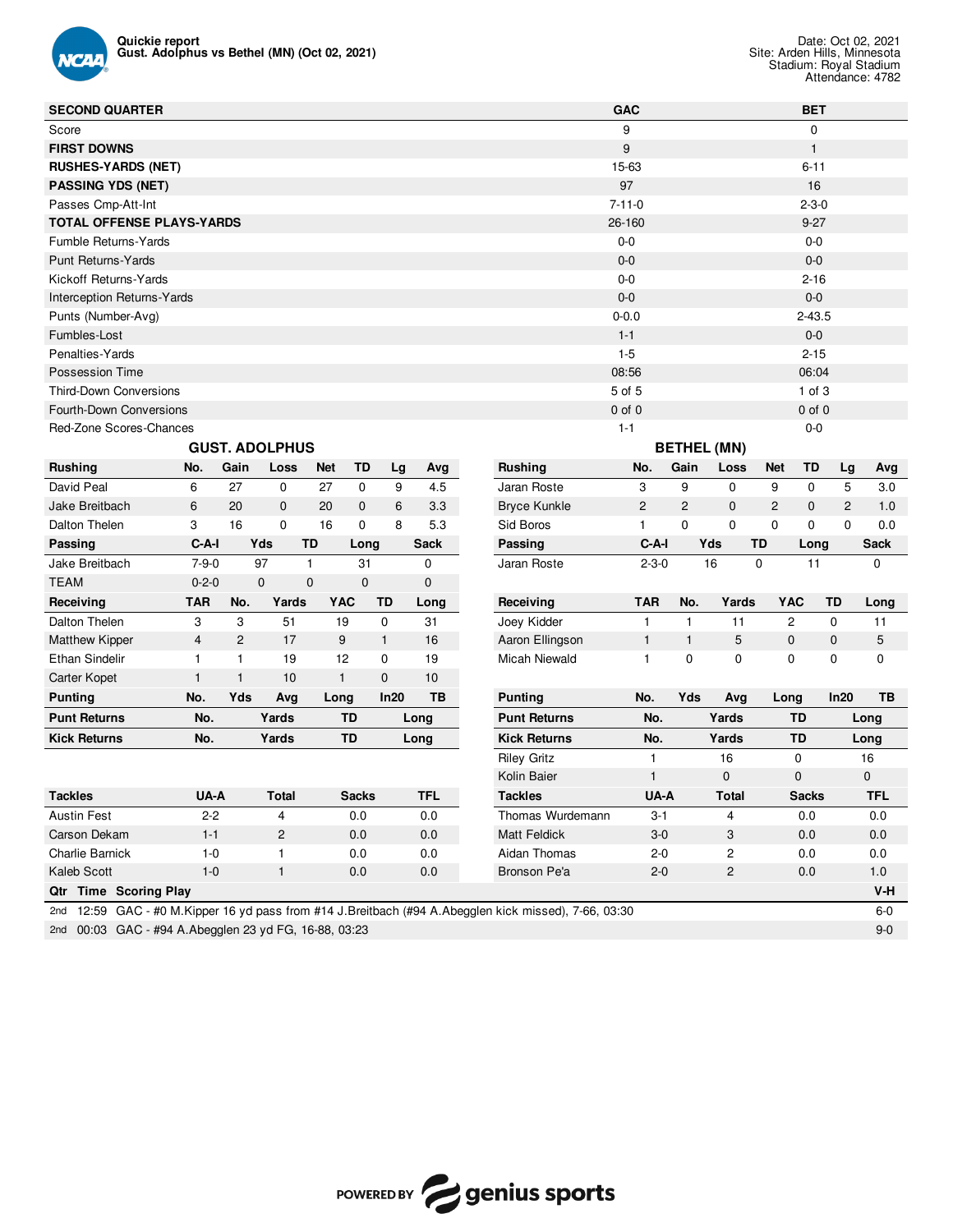

## **3rd Quarter**

|     | kickoff 56 yards to the BET09 #23 T.Swanson return 21 yards to the BET30 (#0 M.Kipper).                                                                                                      |                 |
|-----|----------------------------------------------------------------------------------------------------------------------------------------------------------------------------------------------|-----------------|
|     | Bethel (MN) drive starts at 14:54<br>1-10 BET30 #9 J.Roste pass complete to #15 M.Niewald for 9 yards to the BET39, out of bounds.                                                           |                 |
| 2-1 | BET39 #47 B.Kunkle rush for 0 yards to the BET39 (#54 S.Jones).                                                                                                                              |                 |
| 3-1 | BET39 #9 J. Roste rush for 5 yards gain to the BET44 (#16 Z. Jakes; #54 S. Jones), 1ST DOWN.                                                                                                 | R <sub>8</sub>  |
|     | 1-10 BET44 #9 J.Roste pass incomplete to #2 J.Kidder broken up by #3 I.Chambers.                                                                                                             |                 |
|     | 2-10 BET44 #9 J.Roste pass intercepted by #51 J.Nelson at BET46 #51 J.Nelson return 42 yards to the BET04 (#47 B.Kunkle)                                                                     | X9              |
|     | PENALTY GAC Pass Interference 5 yards from BET44 to BET49, 1ST DOWN. NO PLAY.                                                                                                                |                 |
|     | 1-10 BET49 #9 J.Roste pass complete to #15 M.Niewald for 11 yards to the GAC40 (#7 I.Knutson), 1ST DOWN.                                                                                     | P <sub>10</sub> |
|     | 1-10 GAC40 #9 J.Roste pass complete to #15 M.Niewald for 22 yards to the GAC18 (#36 A.Fest), 1ST DOWN.<br>1-10 GAC18 #9 J. Roste rush for 2 yards gain to the GAC16 (#35 P. Churchward).     | P11             |
| 2-8 | GAC16 #9 J.Roste pass complete to #15 M.Niewald for 14 yards to the GAC02 (#36 A.Fest), 1ST DOWN.                                                                                            | P <sub>12</sub> |
|     | 1-G GAC02 #9 J.Roste rush for 2 yards gain to the GAC00 TOUCHDOWN, clock 10:10.                                                                                                              |                 |
|     | GAC03 #49 J.Hanson rush attempt Failed.                                                                                                                                                      |                 |
|     | Gust. Adolphus 9, Bethel (MN) 20.                                                                                                                                                            |                 |
|     | 9 plays, 70 yards, 04:44                                                                                                                                                                     |                 |
|     | #49 J.Hanson kickoff 53 yards to the GAC12 #29 D.Thelen return 15 yards to the GAC27 (#41 E.Fouquette).                                                                                      |                 |
|     | Gust. Adolphus drive starts at 10:03                                                                                                                                                         |                 |
|     | 1-10 GAC27 #29 D. Thelen rush for 1 yard loss to the GAC26 (#25 T. Wurdemann).<br>2-11 GAC26 #14 J.Breitbach pass complete to #0 M.Kipper for 46 yards to the BET28 (#2 K.Durmas), 1ST DOWN. | P <sub>12</sub> |
|     | 1-10 BET28 #2 D. Peal rush for 0 yards to the BET28 (#16 C. Curtis).                                                                                                                         |                 |
|     | 2-10 BET28 #14 J.Breitbach rush for 5 yards gain to the BET23 (#19 B.Finkbeiner).                                                                                                            |                 |
| 3-5 | BET23 #14 J.Breitbach pass incomplete to #0 M.Kipper broken up by #23 T.Swanson QB hurried by #66 A.Thomas.                                                                                  |                 |
|     | (07:20) Timeout by GAC.                                                                                                                                                                      |                 |
| 4-5 | BET23 #14 J.Breitbach pass incomplete to #29 D.Thelen QB hurried by #25 T.Wurdemann.                                                                                                         |                 |
|     | 6 plays, 50 yards, 02:48                                                                                                                                                                     |                 |
|     | Bethel (MN) drive starts at 07:15                                                                                                                                                            |                 |
| 2-6 | 1-10 BET23 #47 B.Kunkle rush for 4 yards gain to the BET27 (#51 C.Dekam).<br>BET27 #47 B.Kunkle rush for 0 yards to the BET27 (#16 Z.Jakes).                                                 |                 |
| 3-6 | BET27 #9 J.Roste pass complete to #2 J.Kidder for 73 yards to the GAC00 TOUCHDOWN, clock 05:49, 1ST DOWN.                                                                                    | P <sub>13</sub> |
|     | GAC03 #49 J.Hanson kick attempt failed.                                                                                                                                                      |                 |
|     | Gust. Adolphus 9, Bethel (MN) 26.                                                                                                                                                            |                 |
|     | 3 plays, 77 yards, 01:26                                                                                                                                                                     |                 |
|     | #49 J.Hanson kickoff 57 yards to the GAC08 #29 D.Thelen return 16 yards to the GAC24 (#4 D.Libbon).                                                                                          |                 |
|     | Gust. Adolphus drive starts at 05:42                                                                                                                                                         |                 |
|     | 1-10 GAC24 #2 D. Peal rush for 4 yards gain to the GAC28 (#8 M. Feldick).                                                                                                                    | R <sub>13</sub> |
|     | 2-6 GAC28 #2 D. Peal rush for 8 yards gain to the GAC36 (#4 D. Libbon), 1ST DOWN.<br>1-10 GAC36 #14 J.Breitbach pass incomplete to #18 C.Kopet.                                              |                 |
|     | 2-10 GAC36 #14 J.Breitbach pass intercepted by #21 N.Farm at GAC41, End Of Play.                                                                                                             |                 |
|     | 4 plays, 12 yards, 01:25                                                                                                                                                                     |                 |
|     | Bethel (MN) drive starts at 04:17                                                                                                                                                            |                 |
|     | 1-10 GAC41 #28 S.Boros rush for 2 yards gain to the GAC39 (#95 J.Gratacos).                                                                                                                  |                 |
| 2-8 | GAC39 #9 J. Roste rush for 2 yards loss to the GAC41 (#7 I. Knutson; #16 Z. Jakes).                                                                                                          |                 |
|     | 3-10 GAC41 #47 B.Kunkle rush for 12 yards gain to the GAC29 (#36 A.Fest; #16 Z.Jakes), 1ST DOWN.                                                                                             | R <sub>14</sub> |
|     | 1-10 GAC29 #47 B.Kunkle rush for 7 yards gain to the GAC22 (#16 Z.Jakes).                                                                                                                    |                 |
| 2-3 | GAC22 #28 S.Boros rush for 14 yards gain to the GAC08 (#33 E.Sundberg), out of bounds, 1ST DOWN.<br>1-G GAC08 #28 S. Boros rush for 1 yard gain to the GAC07 (#4 N. Negron).                 | R <sub>15</sub> |
|     | 2-G GAC07 #47 B.Kunkle rush for 7 yards gain to the GAC00 TOUCHDOWN, clock 00:05.                                                                                                            |                 |
|     | GAC03 #47 B.Kunkle rush attempt Successful.                                                                                                                                                  |                 |
|     | Gust. Adolphus 9, Bethel (MN) 34.                                                                                                                                                            |                 |
|     |                                                                                                                                                                                              |                 |

#49 J.Hanson kickoff 57 yards to the GAC08 #29 D.Thelen return 18 yards to the GAC26 (#39 F.Marberg).

|                |              | Time  | 1st Downs |  |  |     | <b>Conversions</b> |          |                   |                  |
|----------------|--------------|-------|-----------|--|--|-----|--------------------|----------|-------------------|------------------|
| Summarv        | <b>Score</b> | Poss  |           |  |  | 3rd | 4td                | Rushina  | Passing           | <b>Penalties</b> |
| Gust. Adolphus |              | 04:32 |           |  |  | 0-  | 0-1                | $5 - 16$ | i -5-1-46         | ت−'              |
| Bethel (MN)    | 20           | 10:28 |           |  |  | 3-3 | 0-0                | 13-54    | $5 - 6 - 0 - 129$ | 0-C              |

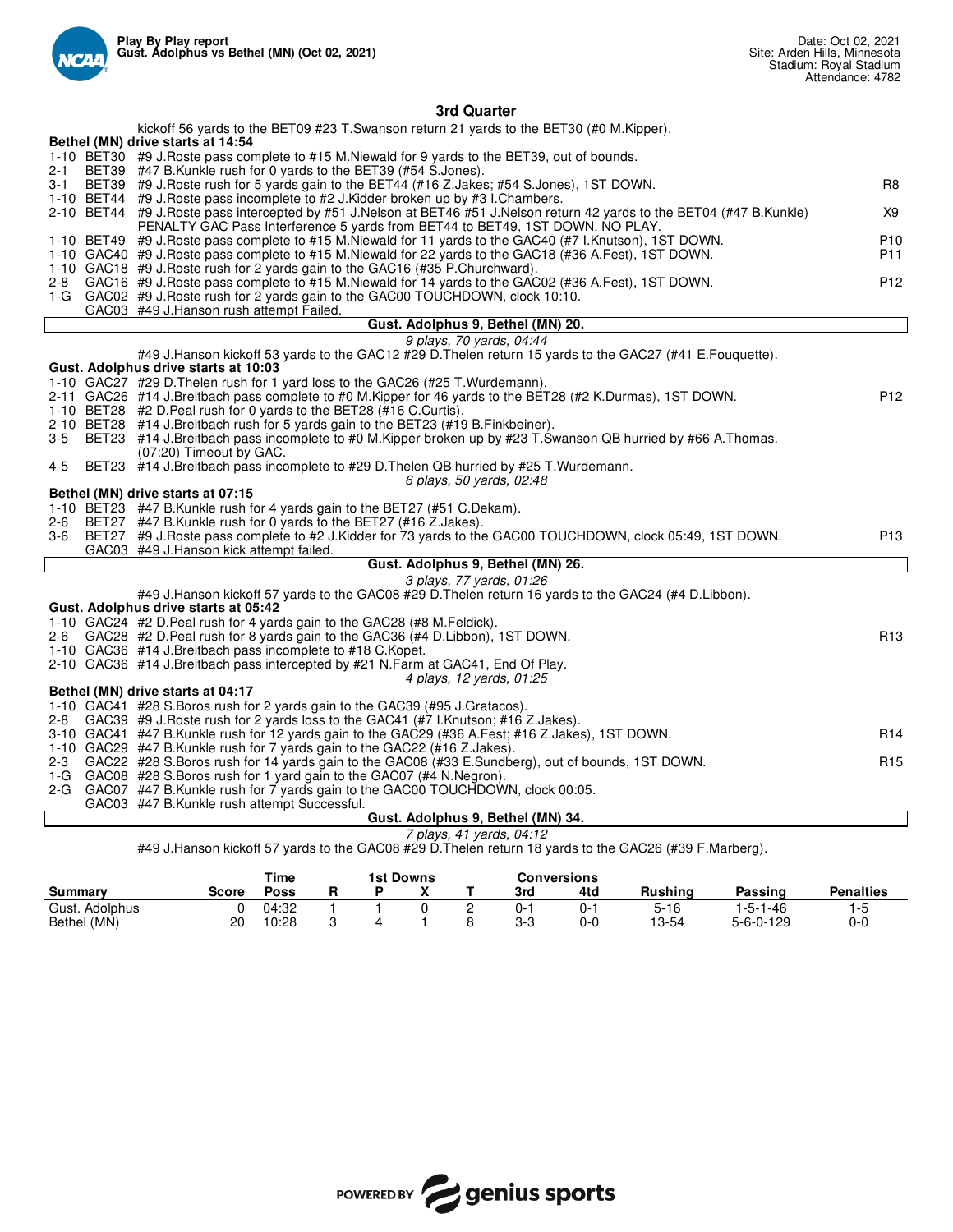

| <b>THIRD QUARTER</b>                                                                              |                |              |                       |             |              |             |             |                       | <b>GAC</b>     |              |                    |                | <b>BET</b>   |              |             |
|---------------------------------------------------------------------------------------------------|----------------|--------------|-----------------------|-------------|--------------|-------------|-------------|-----------------------|----------------|--------------|--------------------|----------------|--------------|--------------|-------------|
| Score                                                                                             |                |              |                       |             |              |             |             |                       | $\mathbf 0$    |              |                    |                | 20           |              |             |
| <b>FIRST DOWNS</b>                                                                                |                |              |                       |             |              |             |             |                       | $\overline{c}$ |              |                    |                | 8            |              |             |
| <b>RUSHES-YARDS (NET)</b>                                                                         |                |              |                       |             |              |             |             |                       | $5 - 16$       |              |                    |                | 13-54        |              |             |
| <b>PASSING YDS (NET)</b>                                                                          |                |              |                       |             |              |             |             |                       | 46             |              |                    |                | 129          |              |             |
| Passes Cmp-Att-Int                                                                                |                |              |                       |             |              |             |             |                       | $1 - 5 - 1$    |              |                    |                | $5 - 6 - 0$  |              |             |
| <b>TOTAL OFFENSE PLAYS-YARDS</b>                                                                  |                |              |                       |             |              |             |             |                       | 10-62          |              |                    |                | 19-183       |              |             |
| Fumble Returns-Yards                                                                              |                |              |                       |             |              |             |             |                       | $0 - 0$        |              |                    |                | $0-0$        |              |             |
| <b>Punt Returns-Yards</b>                                                                         |                |              |                       |             |              |             |             |                       | $0 - 0$        |              |                    |                | $0-0$        |              |             |
| Kickoff Returns-Yards                                                                             |                |              |                       |             |              |             |             |                       | $3-49$         |              |                    |                | $1 - 21$     |              |             |
| <b>Interception Returns-Yards</b>                                                                 |                |              |                       |             |              |             |             |                       | $0 - 0$        |              |                    |                | $1-0$        |              |             |
| Punts (Number-Avg)                                                                                |                |              |                       |             |              |             |             |                       | $0 - 0.0$      |              |                    |                | $0 - 0.0$    |              |             |
| Fumbles-Lost                                                                                      |                |              |                       |             |              |             |             |                       | $0-0$          |              |                    |                | $0-0$        |              |             |
| Penalties-Yards                                                                                   |                |              |                       |             |              |             |             |                       | $1 - 5$        |              |                    |                | $0-0$        |              |             |
| Possession Time                                                                                   |                |              |                       |             |              |             |             |                       | 04:32          |              |                    |                | 10:28        |              |             |
| Third-Down Conversions                                                                            |                |              |                       |             |              |             |             |                       | $0$ of 1       |              |                    |                | 3 of 3       |              |             |
| Fourth-Down Conversions                                                                           |                |              |                       |             |              |             |             |                       | $0$ of 1       |              |                    |                | $0$ of $0$   |              |             |
| Red-Zone Scores-Chances                                                                           |                |              |                       |             |              |             |             |                       | $0-0$          |              |                    |                | $2 - 2$      |              |             |
|                                                                                                   |                |              | <b>GUST. ADOLPHUS</b> |             |              |             |             |                       |                |              | <b>BETHEL (MN)</b> |                |              |              |             |
| <b>Rushing</b>                                                                                    | No.            | Gain         | Loss                  | <b>Net</b>  | TD           | Lg          | Avg         | <b>Rushing</b>        | No.            | Gain         | Loss               | <b>Net</b>     | TD           | Lg           | Avg         |
| David Peal                                                                                        | 3              | 12           | $\mathbf 0$           | 12          | $\mathbf 0$  | 8           | 4.0         | <b>Bryce Kunkle</b>   | 6              | 30           | $\mathbf 0$        | 30             | $\mathbf{1}$ | 12           | 5.0         |
| Jake Breitbach                                                                                    | $\mathbf{1}$   | 5            | $\mathbf{0}$          | 5           | $\mathbf 0$  | 5           | 5.0         | Sid Boros             | 3              | 17           | $\mathbf 0$        | 17             | $\mathbf 0$  | 14           | 5.7         |
| Dalton Thelen                                                                                     | $\mathbf{1}$   | $\mathbf 0$  | $\mathbf{1}$          | $-1$        | $\mathbf 0$  | $\mathbf 0$ | $-1.0$      | Jaran Roste           | $\overline{4}$ | 9            | $\overline{2}$     | $\overline{7}$ | $\mathbf{1}$ | 5            | 1.8         |
| Passing                                                                                           | $C-A-I$        |              | Yds                   | <b>TD</b>   | Long         |             | <b>Sack</b> | Passing               | $C-A-I$        |              | Yds                | TD             | Long         |              | <b>Sack</b> |
| Jake Breitbach                                                                                    | $1 - 5 - 1$    |              | 46                    | 0           | 46           |             | 0           | Jaran Roste           | $5 - 6 - 0$    |              | 129                | $\mathbf{1}$   | 73           |              | 0           |
| Receiving                                                                                         | <b>TAR</b>     | No.          | Yards                 | <b>YAC</b>  |              | TD          | Long        | Receiving             | <b>TAR</b>     | No.          | Yards              |                | <b>YAC</b>   | TD           | Long        |
| <b>Matthew Kipper</b>                                                                             | 2              | $\mathbf{1}$ | 46                    | 22          |              | $\mathbf 0$ | 46          | <b>Micah Niewald</b>  | 4              | 4            | 56                 | 31             |              | $\mathbf 0$  | 22          |
| Dalton Thelen                                                                                     | $\overline{c}$ | $\mathbf 0$  | $\mathbf 0$           | 0           |              | $\mathbf 0$ | 0           | Joey Kidder           | $\mathbf{2}$   | $\mathbf{1}$ | 73                 |                | 56           | $\mathbf{1}$ | 73          |
| Carter Kopet                                                                                      | $\mathbf{1}$   | $\mathbf 0$  | $\mathbf 0$           | $\mathbf 0$ |              | $\mathbf 0$ | 0           |                       |                |              |                    |                |              |              |             |
| <b>Punting</b>                                                                                    | No.            | Yds          | Avg                   | Long        |              | In20        | TB          | <b>Punting</b>        | No.            | Yds          | Avg                | Long           |              | In20         | TВ          |
| <b>Punt Returns</b>                                                                               | No.            |              | Yards                 |             | TD           |             | Long        | <b>Punt Returns</b>   | No.            |              | Yards              |                | <b>TD</b>    |              | Long        |
| <b>Kick Returns</b>                                                                               | No.            |              | Yards                 |             | <b>TD</b>    |             | Long        | <b>Kick Returns</b>   | No.            |              | Yards              |                | TD           |              | Long        |
| Dalton Thelen                                                                                     | 3              |              | 49                    |             | $\Omega$     |             | 18          | <b>Tavian Swanson</b> | $\mathbf{1}$   |              | 21                 |                | $\Omega$     |              | 21          |
| <b>Tackles</b>                                                                                    | UA-A           |              | <b>Total</b>          |             | <b>Sacks</b> |             | <b>TFL</b>  | <b>Tackles</b>        | UA-A           |              | <b>Total</b>       |                | <b>Sacks</b> |              | <b>TFL</b>  |
| Zachary Jakes                                                                                     | $2 - 3$        |              | 5                     |             | 0.0          |             | 0.5         | Drew Libbon           | $2 - 0$        |              | $\overline{c}$     |                | 0.0          |              | 0.0         |
| <b>Austin Fest</b>                                                                                | $2 - 1$        |              | 3                     |             | 0.0          |             | 0.0         | Brayden Finkbeiner    | $1 - 0$        |              | $\mathbf{1}$       |                | 0.0          |              | 0.0         |
| <b>Isaak Knutson</b>                                                                              | $1 - 1$        |              | 2                     |             | 0.0          |             | 0.5         | <b>Collin Curtis</b>  | $1 - 0$        |              | $\mathbf{1}$       |                | 0.0          |              | 0.0         |
| Sam Jones                                                                                         | $1 - 1$        |              | $\overline{c}$        |             | 0.0          |             | 0.0         | Eric Fouguette        | $1 - 0$        |              | 1                  |                | 0.0          |              | 0.0         |
| Qtr Time Scoring Play                                                                             |                |              |                       |             |              |             |             |                       |                |              |                    |                |              |              | $V-H$       |
| 10:10 BET - #9 J. Roste 2 yd rush (#49 J. Hanson rush failed), 9-70, 04:44<br>3rd                 |                |              |                       |             |              |             |             |                       |                |              |                    |                |              |              | $0-6$       |
| 05:49 BET - #2 J.Kidder 73 yd pass from #9 J.Roste (#49 J.Hanson kick missed), 3-77, 01:26<br>3rd |                |              |                       |             |              |             |             |                       |                |              |                    |                |              |              | $0 - 12$    |

3rd 00:05 BET - #47 B.Kunkle 7 yd rush (#47 B.Kunkle rush), 7-41, 04:12 0-20

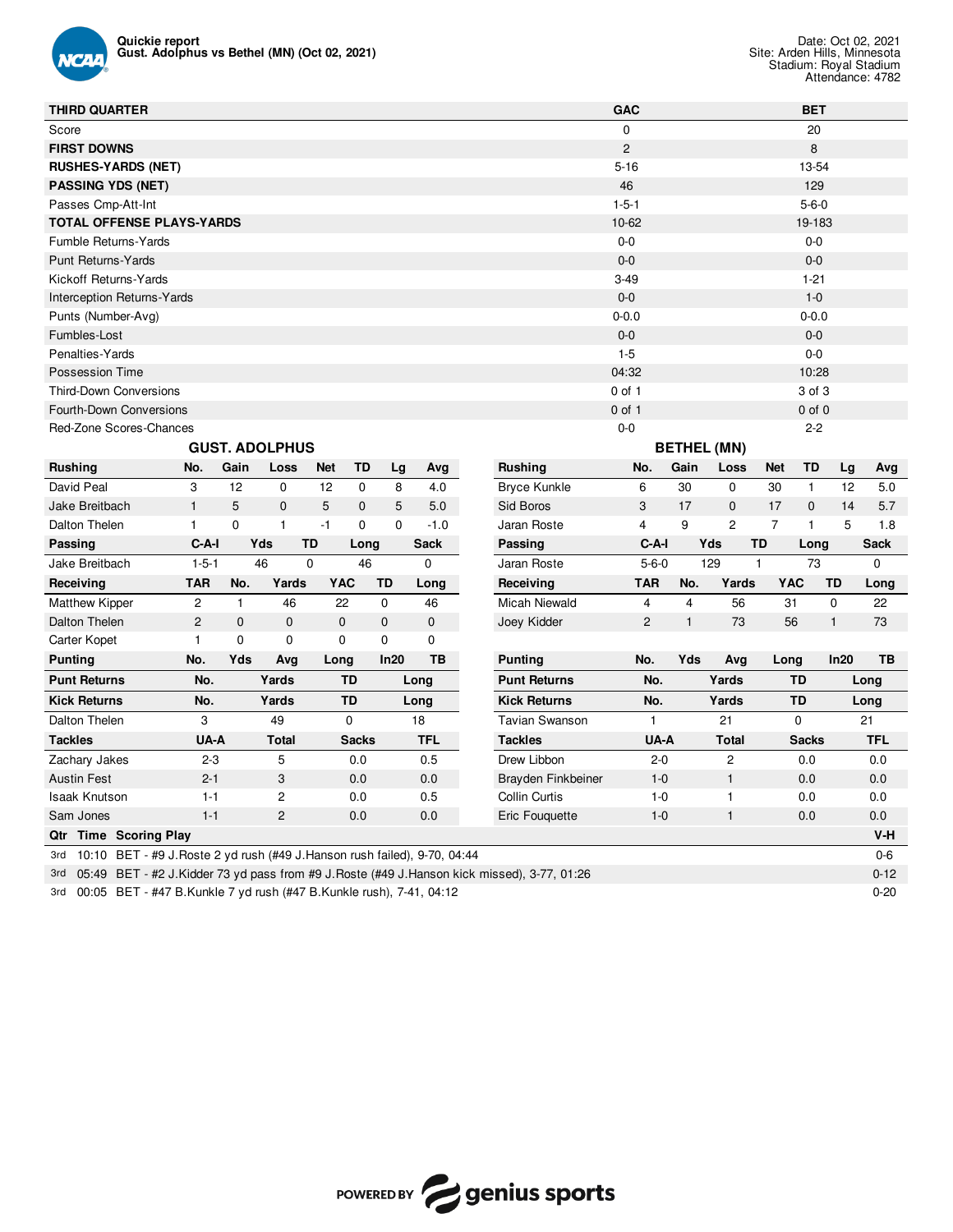

## **4th Quarter**

|         | Gust. Adolphus drive starts at 00:00                                                                                                                   |                 |
|---------|--------------------------------------------------------------------------------------------------------------------------------------------------------|-----------------|
|         | 1-10 GAC26 #14 J.Breitbach pass incomplete.                                                                                                            |                 |
|         | 2-10 GAC26 #2 D. Peal rush for 1 yard gain to the GAC27 (#50 M. Judd).                                                                                 |                 |
|         | 3-9 GAC27 #14 J.Breitbach pass complete to #0 M.Kipper for 22 yards to the GAC49 (#21 N.Farm), 1ST DOWN.                                               | P <sub>14</sub> |
|         | 1-10 GAC49 #14 J.Breitbach pass incomplete QB hurried by #62 E.Braesch.                                                                                |                 |
|         | 2-10 GAC49 #14 J.Breitbach rush for 4 yards gain to the BET47 (#44 J.Holmen).                                                                          |                 |
|         | 3-6 BET47 #14 J.Breitbach pass incomplete QB hurried by #50 M.Judd.                                                                                    |                 |
|         | 4-6 BET47 #14 J.Breitbach pass intercepted by #2 K.Durmas at BET29 #2 K.Durmas return 5 yards to the BET34 (#29 D.Thelen).<br>7 plays, 27 yards, 02:22 |                 |
|         | Bethel (MN) drive starts at 12:38                                                                                                                      |                 |
|         | 1-10 BET34 #47 B. Kunkle rush for 5 yards gain to the BET39 (#7 I. Knutson; #16 Z. Jakes).                                                             |                 |
| $2 - 5$ | BET39 #47 B.Kunkle rush for 3 yards gain to the BET42 (#11 A.Bradley).                                                                                 |                 |
|         | 3-2 BET42 #9 J. Roste rush for 2 yards loss to the BET40 (#16 Z. Jakes).                                                                               |                 |
| $4 - 4$ | BET40 #9 J.Roste punt 44 yards to the GAC16 #12 Q.Morris return 3 yards to the GAC19 (#2 J.Kidder).                                                    |                 |
|         | 3 plays, 6 yards, 02:15                                                                                                                                |                 |
|         | Gust. Adolphus drive starts at 10:23                                                                                                                   |                 |
|         | 1-10 GAC19 #2 D. Peal rush for 4 yards gain to the GAC23 (#21 N. Farm; #34 K. Baier).                                                                  |                 |
|         | 2-6 GAC23 #14 J.Breitbach pass complete to #0 M.Kipper for 4 yards to the GAC27 (#3 J.Williams).                                                       |                 |
|         | 3-2 GAC27 #29 D. Thelen rush for 1 yard loss to the GAC26, End Of Play.                                                                                |                 |
|         | 4-3 GAC26 punt 43 yards to the BET31.                                                                                                                  |                 |
|         | 3 plays, 7 yards, 02:17                                                                                                                                |                 |
|         | Bethel (MN) drive starts at 08:06                                                                                                                      |                 |
|         | 1-10 BET31 #28 S.Boros rush for 28 yards gain to the GAC41 (#33 E.Sundberg), 1ST DOWN.                                                                 | R <sub>16</sub> |
|         | 1-10 GAC41 #28 S. Boros rush for 6 yards gain to the GAC35 (#16 Z. Jakes).                                                                             |                 |
|         | 2-4 GAC35 #28 S.Boros rush for 1 yard loss to the GAC36 (#7 I.Knutson).                                                                                |                 |
|         | 3-5 GAC36 PENALTY BET False Start 5 yards from GAC36 to GAC41. NO PLAY.                                                                                |                 |
|         | 3-10 GAC41 #28 S.Boros rush for 3 yards loss to the GAC44 (#36 A.Fest; #16 Z.Jakes).                                                                   |                 |
|         | 4-13 GAC44 #9 J. Roste punt 27 yards to the GAC17, out of bounds.                                                                                      |                 |
|         | 4 plays, 25 yards, 03:15<br>Gust. Adolphus drive starts at 04:51                                                                                       |                 |
|         | 1-10 GAC17 #14 J.Breitbach pass incomplete to #5 E.Sindelir.                                                                                           |                 |
|         | 2-10 GAC17 #14 J.Breitbach pass complete to #0 M.Kipper for 20 yards to the GAC37 (#9 D.Kulus), 1ST DOWN.                                              | P <sub>15</sub> |
|         | 1-10 GAC37 #2 D. Peal rush for 2 yards gain to the GAC39 (#4 D. Libbon; #94 M. Stacy).                                                                 |                 |
|         | 2-8 GAC39 #2 D. Peal rush for 1 yard gain to the GAC40 (#64 K. Thielmann).                                                                             |                 |
|         | 3-7 GAC40 #2 D. Peal rush for 6 yards gain to the GAC46 (#4 D. Libbon; #2 K. Durmas).                                                                  |                 |
| 4-1     | GAC46 #2 D. Peal rush for 3 yards gain to the GAC49 (#2 K. Durmas), 1ST DOWN.                                                                          | R <sub>16</sub> |
|         | 1-10 GAC49 #22 R.Konde rush for 0 yards to the GAC49 (#98 G.Pearson).                                                                                  |                 |
|         | 2-10 GAC49 #22 R.Konde rush for 8 yards gain to the BET43 (#34 K.Baier).                                                                               |                 |
|         | 3-2 BET43 #22 R.Konde rush for 5 yards gain to the BET38 (#9 D.Kulus), 1ST DOWN.                                                                       | R <sub>17</sub> |
|         | 1-10 BET38 #22 R.Konde rush for 5 yards gain to the BET33 (#4 D.Libbon; #6 N.Hanson).                                                                  |                 |

*10 plays, 50 yards, 04:51*

|                |       | Time  | <b>1st Downs</b> |  |  |  | Conversions |     |         |                  |                  |  |
|----------------|-------|-------|------------------|--|--|--|-------------|-----|---------|------------------|------------------|--|
| Summary        | Score | Poss  |                  |  |  |  | 3rd         | 4td | Rushina | Passing          | <b>Penalties</b> |  |
| Gust. Adolphus |       | 09:30 | -                |  |  |  | 2-5         | 1-2 | 12-38   | $3 - 8 - 1 - 46$ | 0-C              |  |
| Bethel (MN)    |       | 05:30 |                  |  |  |  | 0-2         | 0-0 | 7-36    | $0 - 0 - 0 - 0$  | 1.5              |  |